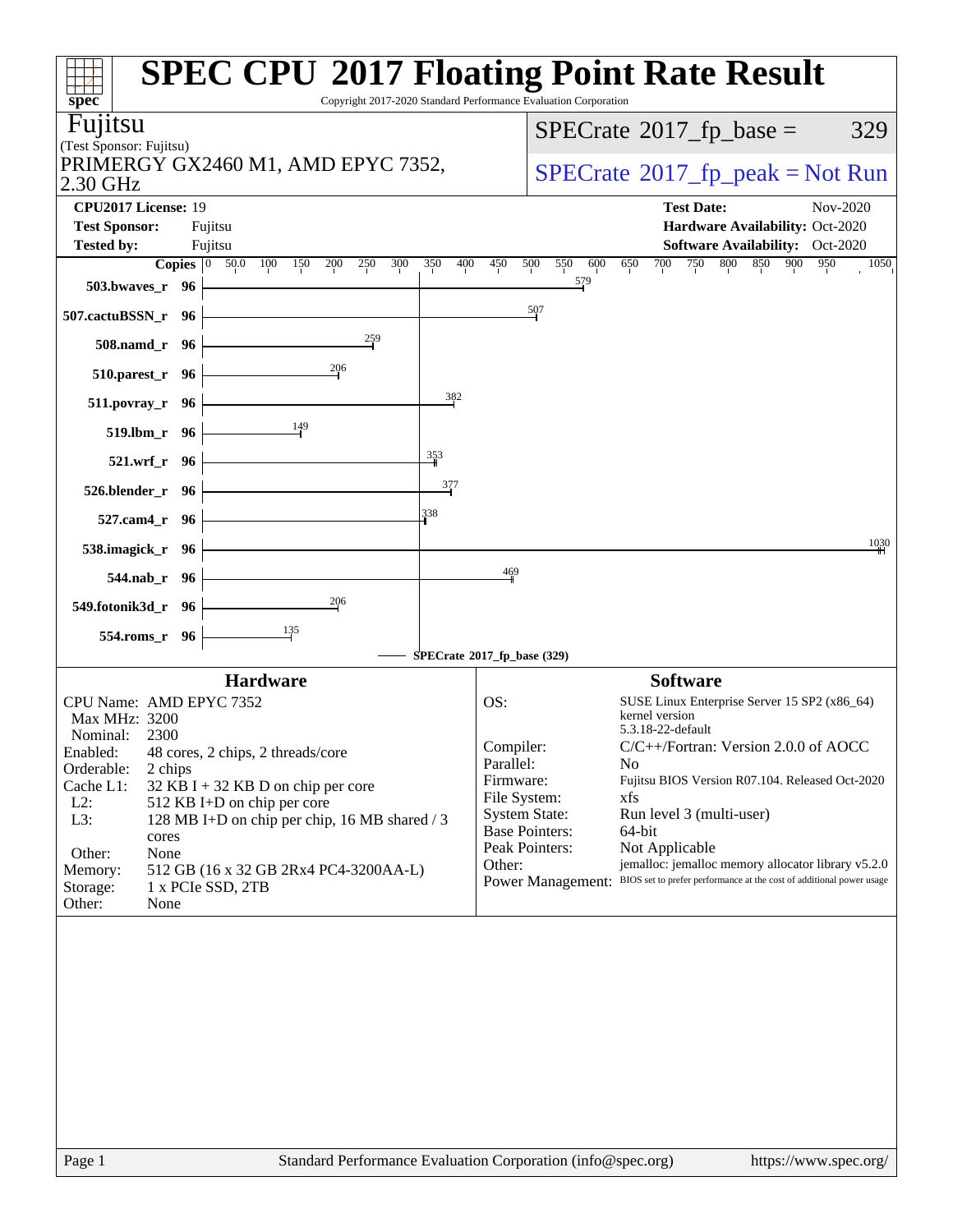Copyright 2017-2020 Standard Performance Evaluation Corporation

#### Fujitsu

### (Test Sponsor: Fujitsu) 2.30 GHz

 $SPECTate@2017_fp\_base = 329$ 

### PRIMERGY GX2460 M1, AMD EPYC 7352,  $\vert$ [SPECrate](http://www.spec.org/auto/cpu2017/Docs/result-fields.html#SPECrate2017fppeak)®[2017\\_fp\\_peak = N](http://www.spec.org/auto/cpu2017/Docs/result-fields.html#SPECrate2017fppeak)ot Run

**[Test Sponsor:](http://www.spec.org/auto/cpu2017/Docs/result-fields.html#TestSponsor)** Fujitsu **[Hardware Availability:](http://www.spec.org/auto/cpu2017/Docs/result-fields.html#HardwareAvailability)** Oct-2020 **[Tested by:](http://www.spec.org/auto/cpu2017/Docs/result-fields.html#Testedby)** Fujitsu **Fugital Exception Contract Contract Contract Contract Contract Contract Contract Contract Contract Contract Contract Contract Contract Contract Contract Contract Contract Contract Contract Contract Co** 

### **[Results Table](http://www.spec.org/auto/cpu2017/Docs/result-fields.html#ResultsTable)**

|                                   |               |                |                | <b>Base</b>    |       |                |            | <b>Peak</b>   |                |              |                |              |                |              |
|-----------------------------------|---------------|----------------|----------------|----------------|-------|----------------|------------|---------------|----------------|--------------|----------------|--------------|----------------|--------------|
| <b>Benchmark</b>                  | <b>Copies</b> | <b>Seconds</b> | Ratio          | <b>Seconds</b> | Ratio | <b>Seconds</b> | Ratio      | <b>Copies</b> | <b>Seconds</b> | <b>Ratio</b> | <b>Seconds</b> | <b>Ratio</b> | <b>Seconds</b> | <b>Ratio</b> |
| 503.bwaves_r                      | 96            | 1663           | 579            | 1665           | 578   | 1663           | 579        |               |                |              |                |              |                |              |
| 507.cactuBSSN r                   | 96            | 240            | 507            | 239            | 508   | 240            | 507        |               |                |              |                |              |                |              |
| $508$ .namd_r                     | 96            | 353            | 258            | 352            | 259   | 352            | 259        |               |                |              |                |              |                |              |
| 510.parest_r                      | 96            | 1217           | 206            | 1218           | 206   | 1214           | 207        |               |                |              |                |              |                |              |
| 511.povray_r                      | 96            | 586            | 382            | 587            | 382   | 587            | 382        |               |                |              |                |              |                |              |
| 519.lbm r                         | 96            | 681            | 149            | 680            | 149   | 681            | <u>149</u> |               |                |              |                |              |                |              |
| $521$ .wrf r                      | 96            | 605            | 355            | 609            | 353   | 610            | 352        |               |                |              |                |              |                |              |
| 526.blender r                     | 96            | 387            | 378            | 388            | 377   | 388            | 377        |               |                |              |                |              |                |              |
| 527.cam4 r                        | 96            | 494            | 340            | 496            | 338   | 499            | 337        |               |                |              |                |              |                |              |
| 538.imagick_r                     | 96            | 232            | 1030           | 232            | 1030  | 230            | 1040       |               |                |              |                |              |                |              |
| 544.nab r                         | 96            | 345            | 469            | 342            | 472   | 344            | 469        |               |                |              |                |              |                |              |
| 549.fotonik3d r                   | 96            | 1817           | 206            | 1817           | 206   | 1817           | 206        |               |                |              |                |              |                |              |
| $554$ .roms $r$                   | 96            | 1138           | 134            | 1132           | 135   | 1134           | <u>135</u> |               |                |              |                |              |                |              |
| $SPECrate^{\circ}2017$ _fp_base = | 329           |                |                |                |       |                |            |               |                |              |                |              |                |              |
| $SPECrate^{\circ}2017$ fp peak =  |               |                | <b>Not Run</b> |                |       |                |            |               |                |              |                |              |                |              |

Results appear in the [order in which they were run](http://www.spec.org/auto/cpu2017/Docs/result-fields.html#RunOrder). Bold underlined text [indicates a median measurement.](http://www.spec.org/auto/cpu2017/Docs/result-fields.html#Median)

#### **[Compiler Notes](http://www.spec.org/auto/cpu2017/Docs/result-fields.html#CompilerNotes)**

The AMD64 AOCC Compiler Suite is available at <http://developer.amd.com/amd-aocc/>

#### **[Submit Notes](http://www.spec.org/auto/cpu2017/Docs/result-fields.html#SubmitNotes)**

The config file option 'submit' was used. 'numactl' was used to bind copies to the cores. See the configuration file for details.

### **[Operating System Notes](http://www.spec.org/auto/cpu2017/Docs/result-fields.html#OperatingSystemNotes)**

'ulimit -s unlimited' was used to set environment stack size 'ulimit -l 2097152' was used to set environment locked pages in memory limit

runcpu command invoked through numactl i.e.: numactl --interleave=all runcpu <etc>

Set dirty\_ratio=8 to limit dirty cache to 8% of memory Set swappiness=1 to swap only if necessary Set zone\_reclaim\_mode=1 to free local node memory and avoid remote memory sync then drop\_caches=3 to reset caches before invoking runcpu

**(Continued on next page)**

| Standard Performance Evaluation Corporation (info@spec.org)<br>Page 2<br>https://www.spec.org/ |  |
|------------------------------------------------------------------------------------------------|--|
|------------------------------------------------------------------------------------------------|--|



### **[CPU2017 License:](http://www.spec.org/auto/cpu2017/Docs/result-fields.html#CPU2017License)** 19 **[Test Date:](http://www.spec.org/auto/cpu2017/Docs/result-fields.html#TestDate)** Nov-2020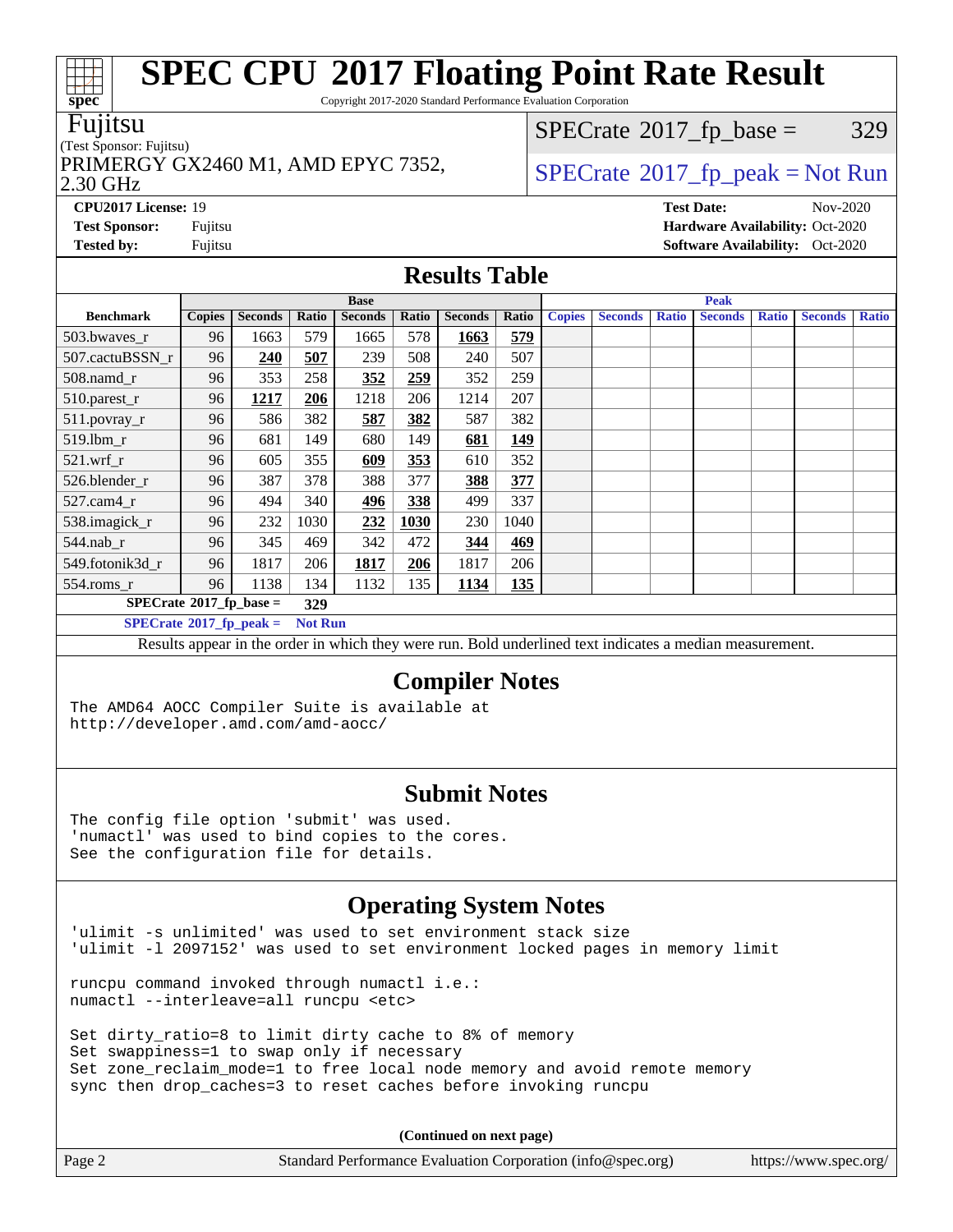Copyright 2017-2020 Standard Performance Evaluation Corporation

#### Fujitsu

**[spec](http://www.spec.org/)**

(Test Sponsor: Fujitsu) PRIMERGY GX2460 M1, AMD EPYC 7352,  $\vert$  [SPECrate](http://www.spec.org/auto/cpu2017/Docs/result-fields.html#SPECrate2017fppeak) 2017 fp\_peak = Not Run

 $SPECTate@2017_fp\_base = 329$ 

2.30 GHz

**[Tested by:](http://www.spec.org/auto/cpu2017/Docs/result-fields.html#Testedby)** Fujitsu **[Software Availability:](http://www.spec.org/auto/cpu2017/Docs/result-fields.html#SoftwareAvailability)** Oct-2020

**[CPU2017 License:](http://www.spec.org/auto/cpu2017/Docs/result-fields.html#CPU2017License)** 19 **[Test Date:](http://www.spec.org/auto/cpu2017/Docs/result-fields.html#TestDate)** Nov-2020 **[Test Sponsor:](http://www.spec.org/auto/cpu2017/Docs/result-fields.html#TestSponsor)** Fujitsu **[Hardware Availability:](http://www.spec.org/auto/cpu2017/Docs/result-fields.html#HardwareAvailability)** Oct-2020

### **[Operating System Notes \(Continued\)](http://www.spec.org/auto/cpu2017/Docs/result-fields.html#OperatingSystemNotes)**

dirty\_ratio, swappiness, zone\_reclaim\_mode and drop caches were all set using privileged echo (e.g. echo 1 > /proc/sys/vm/swappiness).

Transparent huge pages set to 'always' for this run (OS default)

#### **[Environment Variables Notes](http://www.spec.org/auto/cpu2017/Docs/result-fields.html#EnvironmentVariablesNotes)**

Environment variables set by runcpu before the start of the run: LD\_LIBRARY\_PATH = "/home/benchmark/speccpu/amd\_rate\_aocc200\_rome\_C\_lib/64;/home/benchmark/

 speccpu/amd\_rate\_aocc200\_rome\_C\_lib/32:" MALLOC\_CONF = "retain:true"

### **[General Notes](http://www.spec.org/auto/cpu2017/Docs/result-fields.html#GeneralNotes)**

Binaries were compiled on a system with 2x AMD EPYC 7601 CPU + 512GB Memory using Fedora 26

NA: The test sponsor attests, as of date of publication, that CVE-2017-5754 (Meltdown) is mitigated in the system as tested and documented. Yes: The test sponsor attests, as of date of publication, that CVE-2017-5753 (Spectre variant 1) is mitigated in the system as tested and documented. Yes: The test sponsor attests, as of date of publication, that CVE-2017-5715 (Spectre variant 2) is mitigated in the system as tested and documented.

jemalloc: configured and built with GCC v9.1.0 in Ubuntu 19.04 with -O3 -znver2 -flto jemalloc 5.2.0 is available here: <https://github.com/jemalloc/jemalloc/releases/download/5.2.0/jemalloc-5.2.0.tar.bz2>

### **[Platform Notes](http://www.spec.org/auto/cpu2017/Docs/result-fields.html#PlatformNotes)**

 BIOS configuration: cTDP = 180 Determinism Slider = Power Package Power Limit = 180 SVM Mode = Disabled

 Sysinfo program /home/benchmark/speccpu/bin/sysinfo Rev: r6365 of 2019-08-21 295195f888a3d7edb1e6e46a485a0011 running on localhost Thu Aug 20 13:19:17 2020

 SUT (System Under Test) info as seen by some common utilities. For more information on this section, see <https://www.spec.org/cpu2017/Docs/config.html#sysinfo>

**(Continued on next page)**

| Page 3<br>Standard Performance Evaluation Corporation (info@spec.org) | https://www.spec.org/ |
|-----------------------------------------------------------------------|-----------------------|
|-----------------------------------------------------------------------|-----------------------|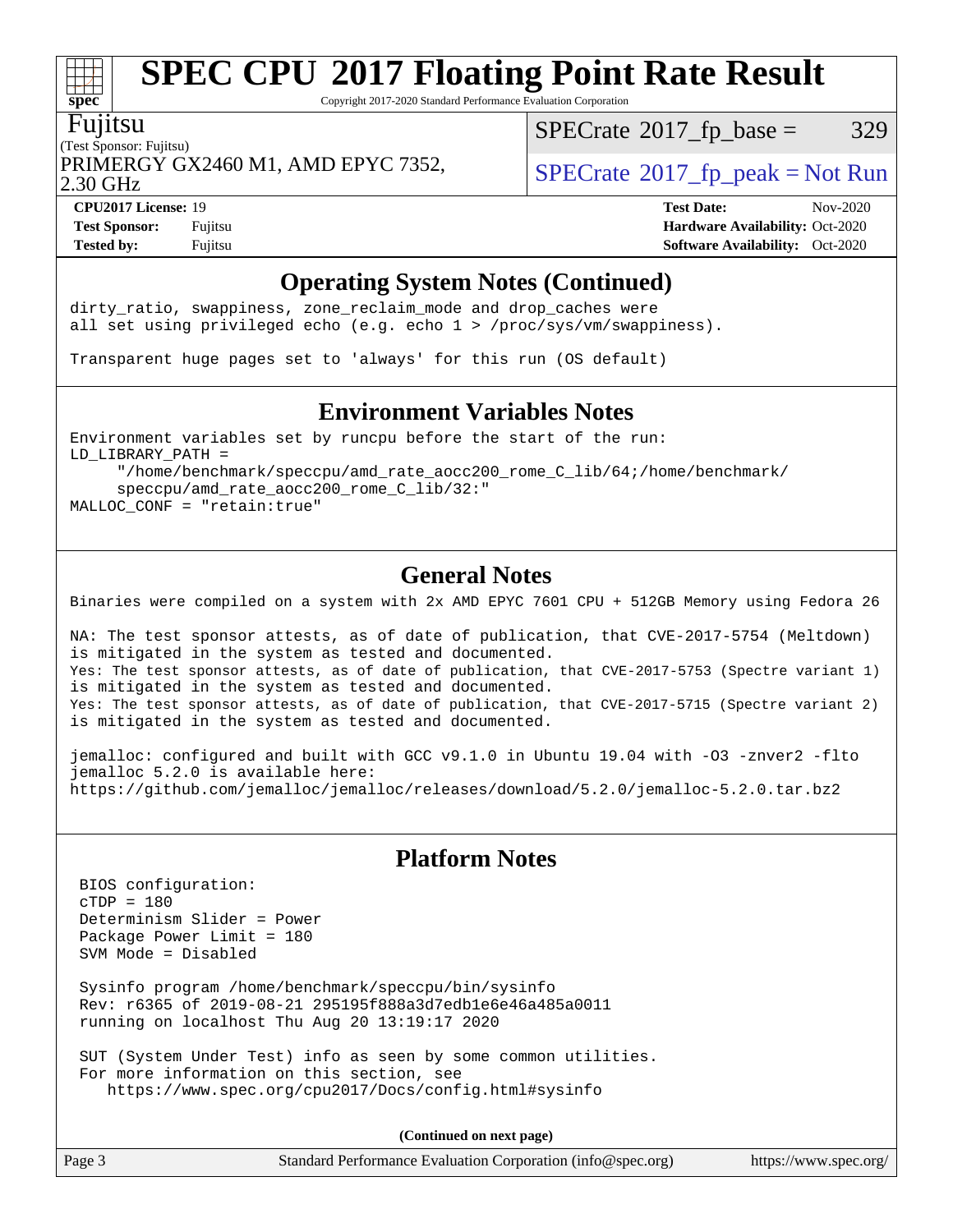Copyright 2017-2020 Standard Performance Evaluation Corporation

Fujitsu

**[spec](http://www.spec.org/)**

(Test Sponsor: Fujitsu) 2.30 GHz PRIMERGY GX2460 M1, AMD EPYC 7352,  $\vert$  [SPECrate](http://www.spec.org/auto/cpu2017/Docs/result-fields.html#SPECrate2017fppeak) [2017\\_fp\\_peak = N](http://www.spec.org/auto/cpu2017/Docs/result-fields.html#SPECrate2017fppeak)ot Run

 $SPECrate@2017_fp\_base = 329$  $SPECrate@2017_fp\_base = 329$ 

**[Test Sponsor:](http://www.spec.org/auto/cpu2017/Docs/result-fields.html#TestSponsor)** Fujitsu **[Hardware Availability:](http://www.spec.org/auto/cpu2017/Docs/result-fields.html#HardwareAvailability)** Oct-2020

**[CPU2017 License:](http://www.spec.org/auto/cpu2017/Docs/result-fields.html#CPU2017License)** 19 **[Test Date:](http://www.spec.org/auto/cpu2017/Docs/result-fields.html#TestDate)** Nov-2020

**[Platform Notes \(Continued\)](http://www.spec.org/auto/cpu2017/Docs/result-fields.html#PlatformNotes)**

**[Tested by:](http://www.spec.org/auto/cpu2017/Docs/result-fields.html#Testedby)** Fujitsu **[Software Availability:](http://www.spec.org/auto/cpu2017/Docs/result-fields.html#SoftwareAvailability)** Oct-2020

| model name : AMD EPYC 7352 24-Core Processor<br>"physical id"s (chips)<br>2<br>96 "processors"<br>cores, siblings (Caution: counting these is hw and system dependent. The following<br>excerpts from /proc/cpuinfo might not be reliable. Use with caution.)<br>cpu cores $: 24$<br>siblings : 48<br>physical 0: cores 0 1 2 4 5 6 8 9 10 12 13 14 16 17 18 20 21 22 24 25 26 28 29 30<br>physical 1: cores 0 1 2 4 5 6 8 9 10 12 13 14 16 17 18 20 21 22 24 25 26 28 29 30<br>From lscpu:<br>Architecture:<br>x86_64<br>32-bit, 64-bit<br>$CPU$ op-mode( $s$ ):<br>Little Endian<br>Byte Order:<br>Address sizes:<br>43 bits physical, 48 bits virtual<br>CPU(s):<br>96<br>On-line CPU(s) list: $0-95$<br>Thread(s) per core:<br>$\overline{2}$<br>$Core(s)$ per socket:<br>24<br>$\overline{2}$<br>Socket(s):<br>8<br>NUMA $node(s):$<br>Vendor ID:<br>AuthenticAMD<br>CPU family:<br>23<br>Model:<br>49<br>Model name:<br>AMD EPYC 7352 24-Core Processor<br>$\Omega$<br>Stepping:<br>CPU MHz:<br>3173.934<br>CPU max MHz:<br>2300.0000<br>CPU min MHz:<br>1500.0000<br>BogoMIPS:<br>4591.50<br>Virtualization:<br>AMD-V<br>L1d cache:<br>32K<br>$L1i$ cache:<br>32K<br>L2 cache:<br>512K<br>$L3$ cache:<br>16384K<br>NUMA node0 $CPU(s): 0-5, 48-53$<br>$6 - 11, 54 - 59$<br>NUMA $node1$ $CPU(s):$<br>NUMA $node2$ $CPU(s):$<br>$12 - 17,60 - 65$<br>NUMA $node3$ $CPU(s)$ :<br>$18 - 23,66 - 71$<br>$24 - 29, 72 - 77$<br>NUMA node4 CPU(s):<br>$30 - 35, 78 - 83$<br>NUMA $node5$ $CPU(s):$<br>$36 - 41, 84 - 89$<br>NUMA $node6$ $CPU(s):$<br>42-47,90-95<br>NUMA $node7$ CPU $(s)$ :<br>fpu vme de pse tsc msr pae mce cx8 apic sep mtrr pge mca cmov<br>Flags:<br>pat pse36 clflush mmx fxsr sse sse2 ht syscall nx mmxext fxsr_opt pdpe1gb rdtscp lm<br>(Continued on next page)<br>Standard Performance Evaluation Corporation (info@spec.org)<br>https://www.spec.org/<br>Page 4 |  | From /proc/cpuinfo |  |  |  |  |  |  |  |  |  |  |
|------------------------------------------------------------------------------------------------------------------------------------------------------------------------------------------------------------------------------------------------------------------------------------------------------------------------------------------------------------------------------------------------------------------------------------------------------------------------------------------------------------------------------------------------------------------------------------------------------------------------------------------------------------------------------------------------------------------------------------------------------------------------------------------------------------------------------------------------------------------------------------------------------------------------------------------------------------------------------------------------------------------------------------------------------------------------------------------------------------------------------------------------------------------------------------------------------------------------------------------------------------------------------------------------------------------------------------------------------------------------------------------------------------------------------------------------------------------------------------------------------------------------------------------------------------------------------------------------------------------------------------------------------------------------------------------------------------------------------------------------------------------------------------------------------------------------------------------------------------------------------------------------|--|--------------------|--|--|--|--|--|--|--|--|--|--|
|                                                                                                                                                                                                                                                                                                                                                                                                                                                                                                                                                                                                                                                                                                                                                                                                                                                                                                                                                                                                                                                                                                                                                                                                                                                                                                                                                                                                                                                                                                                                                                                                                                                                                                                                                                                                                                                                                                |  |                    |  |  |  |  |  |  |  |  |  |  |
|                                                                                                                                                                                                                                                                                                                                                                                                                                                                                                                                                                                                                                                                                                                                                                                                                                                                                                                                                                                                                                                                                                                                                                                                                                                                                                                                                                                                                                                                                                                                                                                                                                                                                                                                                                                                                                                                                                |  |                    |  |  |  |  |  |  |  |  |  |  |
|                                                                                                                                                                                                                                                                                                                                                                                                                                                                                                                                                                                                                                                                                                                                                                                                                                                                                                                                                                                                                                                                                                                                                                                                                                                                                                                                                                                                                                                                                                                                                                                                                                                                                                                                                                                                                                                                                                |  |                    |  |  |  |  |  |  |  |  |  |  |
|                                                                                                                                                                                                                                                                                                                                                                                                                                                                                                                                                                                                                                                                                                                                                                                                                                                                                                                                                                                                                                                                                                                                                                                                                                                                                                                                                                                                                                                                                                                                                                                                                                                                                                                                                                                                                                                                                                |  |                    |  |  |  |  |  |  |  |  |  |  |
|                                                                                                                                                                                                                                                                                                                                                                                                                                                                                                                                                                                                                                                                                                                                                                                                                                                                                                                                                                                                                                                                                                                                                                                                                                                                                                                                                                                                                                                                                                                                                                                                                                                                                                                                                                                                                                                                                                |  |                    |  |  |  |  |  |  |  |  |  |  |
|                                                                                                                                                                                                                                                                                                                                                                                                                                                                                                                                                                                                                                                                                                                                                                                                                                                                                                                                                                                                                                                                                                                                                                                                                                                                                                                                                                                                                                                                                                                                                                                                                                                                                                                                                                                                                                                                                                |  |                    |  |  |  |  |  |  |  |  |  |  |
|                                                                                                                                                                                                                                                                                                                                                                                                                                                                                                                                                                                                                                                                                                                                                                                                                                                                                                                                                                                                                                                                                                                                                                                                                                                                                                                                                                                                                                                                                                                                                                                                                                                                                                                                                                                                                                                                                                |  |                    |  |  |  |  |  |  |  |  |  |  |
|                                                                                                                                                                                                                                                                                                                                                                                                                                                                                                                                                                                                                                                                                                                                                                                                                                                                                                                                                                                                                                                                                                                                                                                                                                                                                                                                                                                                                                                                                                                                                                                                                                                                                                                                                                                                                                                                                                |  |                    |  |  |  |  |  |  |  |  |  |  |
|                                                                                                                                                                                                                                                                                                                                                                                                                                                                                                                                                                                                                                                                                                                                                                                                                                                                                                                                                                                                                                                                                                                                                                                                                                                                                                                                                                                                                                                                                                                                                                                                                                                                                                                                                                                                                                                                                                |  |                    |  |  |  |  |  |  |  |  |  |  |
|                                                                                                                                                                                                                                                                                                                                                                                                                                                                                                                                                                                                                                                                                                                                                                                                                                                                                                                                                                                                                                                                                                                                                                                                                                                                                                                                                                                                                                                                                                                                                                                                                                                                                                                                                                                                                                                                                                |  |                    |  |  |  |  |  |  |  |  |  |  |
|                                                                                                                                                                                                                                                                                                                                                                                                                                                                                                                                                                                                                                                                                                                                                                                                                                                                                                                                                                                                                                                                                                                                                                                                                                                                                                                                                                                                                                                                                                                                                                                                                                                                                                                                                                                                                                                                                                |  |                    |  |  |  |  |  |  |  |  |  |  |
|                                                                                                                                                                                                                                                                                                                                                                                                                                                                                                                                                                                                                                                                                                                                                                                                                                                                                                                                                                                                                                                                                                                                                                                                                                                                                                                                                                                                                                                                                                                                                                                                                                                                                                                                                                                                                                                                                                |  |                    |  |  |  |  |  |  |  |  |  |  |
|                                                                                                                                                                                                                                                                                                                                                                                                                                                                                                                                                                                                                                                                                                                                                                                                                                                                                                                                                                                                                                                                                                                                                                                                                                                                                                                                                                                                                                                                                                                                                                                                                                                                                                                                                                                                                                                                                                |  |                    |  |  |  |  |  |  |  |  |  |  |
|                                                                                                                                                                                                                                                                                                                                                                                                                                                                                                                                                                                                                                                                                                                                                                                                                                                                                                                                                                                                                                                                                                                                                                                                                                                                                                                                                                                                                                                                                                                                                                                                                                                                                                                                                                                                                                                                                                |  |                    |  |  |  |  |  |  |  |  |  |  |
|                                                                                                                                                                                                                                                                                                                                                                                                                                                                                                                                                                                                                                                                                                                                                                                                                                                                                                                                                                                                                                                                                                                                                                                                                                                                                                                                                                                                                                                                                                                                                                                                                                                                                                                                                                                                                                                                                                |  |                    |  |  |  |  |  |  |  |  |  |  |
|                                                                                                                                                                                                                                                                                                                                                                                                                                                                                                                                                                                                                                                                                                                                                                                                                                                                                                                                                                                                                                                                                                                                                                                                                                                                                                                                                                                                                                                                                                                                                                                                                                                                                                                                                                                                                                                                                                |  |                    |  |  |  |  |  |  |  |  |  |  |
|                                                                                                                                                                                                                                                                                                                                                                                                                                                                                                                                                                                                                                                                                                                                                                                                                                                                                                                                                                                                                                                                                                                                                                                                                                                                                                                                                                                                                                                                                                                                                                                                                                                                                                                                                                                                                                                                                                |  |                    |  |  |  |  |  |  |  |  |  |  |
|                                                                                                                                                                                                                                                                                                                                                                                                                                                                                                                                                                                                                                                                                                                                                                                                                                                                                                                                                                                                                                                                                                                                                                                                                                                                                                                                                                                                                                                                                                                                                                                                                                                                                                                                                                                                                                                                                                |  |                    |  |  |  |  |  |  |  |  |  |  |
|                                                                                                                                                                                                                                                                                                                                                                                                                                                                                                                                                                                                                                                                                                                                                                                                                                                                                                                                                                                                                                                                                                                                                                                                                                                                                                                                                                                                                                                                                                                                                                                                                                                                                                                                                                                                                                                                                                |  |                    |  |  |  |  |  |  |  |  |  |  |
|                                                                                                                                                                                                                                                                                                                                                                                                                                                                                                                                                                                                                                                                                                                                                                                                                                                                                                                                                                                                                                                                                                                                                                                                                                                                                                                                                                                                                                                                                                                                                                                                                                                                                                                                                                                                                                                                                                |  |                    |  |  |  |  |  |  |  |  |  |  |
|                                                                                                                                                                                                                                                                                                                                                                                                                                                                                                                                                                                                                                                                                                                                                                                                                                                                                                                                                                                                                                                                                                                                                                                                                                                                                                                                                                                                                                                                                                                                                                                                                                                                                                                                                                                                                                                                                                |  |                    |  |  |  |  |  |  |  |  |  |  |
|                                                                                                                                                                                                                                                                                                                                                                                                                                                                                                                                                                                                                                                                                                                                                                                                                                                                                                                                                                                                                                                                                                                                                                                                                                                                                                                                                                                                                                                                                                                                                                                                                                                                                                                                                                                                                                                                                                |  |                    |  |  |  |  |  |  |  |  |  |  |
|                                                                                                                                                                                                                                                                                                                                                                                                                                                                                                                                                                                                                                                                                                                                                                                                                                                                                                                                                                                                                                                                                                                                                                                                                                                                                                                                                                                                                                                                                                                                                                                                                                                                                                                                                                                                                                                                                                |  |                    |  |  |  |  |  |  |  |  |  |  |
|                                                                                                                                                                                                                                                                                                                                                                                                                                                                                                                                                                                                                                                                                                                                                                                                                                                                                                                                                                                                                                                                                                                                                                                                                                                                                                                                                                                                                                                                                                                                                                                                                                                                                                                                                                                                                                                                                                |  |                    |  |  |  |  |  |  |  |  |  |  |
|                                                                                                                                                                                                                                                                                                                                                                                                                                                                                                                                                                                                                                                                                                                                                                                                                                                                                                                                                                                                                                                                                                                                                                                                                                                                                                                                                                                                                                                                                                                                                                                                                                                                                                                                                                                                                                                                                                |  |                    |  |  |  |  |  |  |  |  |  |  |
|                                                                                                                                                                                                                                                                                                                                                                                                                                                                                                                                                                                                                                                                                                                                                                                                                                                                                                                                                                                                                                                                                                                                                                                                                                                                                                                                                                                                                                                                                                                                                                                                                                                                                                                                                                                                                                                                                                |  |                    |  |  |  |  |  |  |  |  |  |  |
|                                                                                                                                                                                                                                                                                                                                                                                                                                                                                                                                                                                                                                                                                                                                                                                                                                                                                                                                                                                                                                                                                                                                                                                                                                                                                                                                                                                                                                                                                                                                                                                                                                                                                                                                                                                                                                                                                                |  |                    |  |  |  |  |  |  |  |  |  |  |
|                                                                                                                                                                                                                                                                                                                                                                                                                                                                                                                                                                                                                                                                                                                                                                                                                                                                                                                                                                                                                                                                                                                                                                                                                                                                                                                                                                                                                                                                                                                                                                                                                                                                                                                                                                                                                                                                                                |  |                    |  |  |  |  |  |  |  |  |  |  |
|                                                                                                                                                                                                                                                                                                                                                                                                                                                                                                                                                                                                                                                                                                                                                                                                                                                                                                                                                                                                                                                                                                                                                                                                                                                                                                                                                                                                                                                                                                                                                                                                                                                                                                                                                                                                                                                                                                |  |                    |  |  |  |  |  |  |  |  |  |  |
|                                                                                                                                                                                                                                                                                                                                                                                                                                                                                                                                                                                                                                                                                                                                                                                                                                                                                                                                                                                                                                                                                                                                                                                                                                                                                                                                                                                                                                                                                                                                                                                                                                                                                                                                                                                                                                                                                                |  |                    |  |  |  |  |  |  |  |  |  |  |
|                                                                                                                                                                                                                                                                                                                                                                                                                                                                                                                                                                                                                                                                                                                                                                                                                                                                                                                                                                                                                                                                                                                                                                                                                                                                                                                                                                                                                                                                                                                                                                                                                                                                                                                                                                                                                                                                                                |  |                    |  |  |  |  |  |  |  |  |  |  |
|                                                                                                                                                                                                                                                                                                                                                                                                                                                                                                                                                                                                                                                                                                                                                                                                                                                                                                                                                                                                                                                                                                                                                                                                                                                                                                                                                                                                                                                                                                                                                                                                                                                                                                                                                                                                                                                                                                |  |                    |  |  |  |  |  |  |  |  |  |  |
|                                                                                                                                                                                                                                                                                                                                                                                                                                                                                                                                                                                                                                                                                                                                                                                                                                                                                                                                                                                                                                                                                                                                                                                                                                                                                                                                                                                                                                                                                                                                                                                                                                                                                                                                                                                                                                                                                                |  |                    |  |  |  |  |  |  |  |  |  |  |
|                                                                                                                                                                                                                                                                                                                                                                                                                                                                                                                                                                                                                                                                                                                                                                                                                                                                                                                                                                                                                                                                                                                                                                                                                                                                                                                                                                                                                                                                                                                                                                                                                                                                                                                                                                                                                                                                                                |  |                    |  |  |  |  |  |  |  |  |  |  |
|                                                                                                                                                                                                                                                                                                                                                                                                                                                                                                                                                                                                                                                                                                                                                                                                                                                                                                                                                                                                                                                                                                                                                                                                                                                                                                                                                                                                                                                                                                                                                                                                                                                                                                                                                                                                                                                                                                |  |                    |  |  |  |  |  |  |  |  |  |  |
|                                                                                                                                                                                                                                                                                                                                                                                                                                                                                                                                                                                                                                                                                                                                                                                                                                                                                                                                                                                                                                                                                                                                                                                                                                                                                                                                                                                                                                                                                                                                                                                                                                                                                                                                                                                                                                                                                                |  |                    |  |  |  |  |  |  |  |  |  |  |
|                                                                                                                                                                                                                                                                                                                                                                                                                                                                                                                                                                                                                                                                                                                                                                                                                                                                                                                                                                                                                                                                                                                                                                                                                                                                                                                                                                                                                                                                                                                                                                                                                                                                                                                                                                                                                                                                                                |  |                    |  |  |  |  |  |  |  |  |  |  |
|                                                                                                                                                                                                                                                                                                                                                                                                                                                                                                                                                                                                                                                                                                                                                                                                                                                                                                                                                                                                                                                                                                                                                                                                                                                                                                                                                                                                                                                                                                                                                                                                                                                                                                                                                                                                                                                                                                |  |                    |  |  |  |  |  |  |  |  |  |  |
|                                                                                                                                                                                                                                                                                                                                                                                                                                                                                                                                                                                                                                                                                                                                                                                                                                                                                                                                                                                                                                                                                                                                                                                                                                                                                                                                                                                                                                                                                                                                                                                                                                                                                                                                                                                                                                                                                                |  |                    |  |  |  |  |  |  |  |  |  |  |
|                                                                                                                                                                                                                                                                                                                                                                                                                                                                                                                                                                                                                                                                                                                                                                                                                                                                                                                                                                                                                                                                                                                                                                                                                                                                                                                                                                                                                                                                                                                                                                                                                                                                                                                                                                                                                                                                                                |  |                    |  |  |  |  |  |  |  |  |  |  |
|                                                                                                                                                                                                                                                                                                                                                                                                                                                                                                                                                                                                                                                                                                                                                                                                                                                                                                                                                                                                                                                                                                                                                                                                                                                                                                                                                                                                                                                                                                                                                                                                                                                                                                                                                                                                                                                                                                |  |                    |  |  |  |  |  |  |  |  |  |  |
|                                                                                                                                                                                                                                                                                                                                                                                                                                                                                                                                                                                                                                                                                                                                                                                                                                                                                                                                                                                                                                                                                                                                                                                                                                                                                                                                                                                                                                                                                                                                                                                                                                                                                                                                                                                                                                                                                                |  |                    |  |  |  |  |  |  |  |  |  |  |
|                                                                                                                                                                                                                                                                                                                                                                                                                                                                                                                                                                                                                                                                                                                                                                                                                                                                                                                                                                                                                                                                                                                                                                                                                                                                                                                                                                                                                                                                                                                                                                                                                                                                                                                                                                                                                                                                                                |  |                    |  |  |  |  |  |  |  |  |  |  |
|                                                                                                                                                                                                                                                                                                                                                                                                                                                                                                                                                                                                                                                                                                                                                                                                                                                                                                                                                                                                                                                                                                                                                                                                                                                                                                                                                                                                                                                                                                                                                                                                                                                                                                                                                                                                                                                                                                |  |                    |  |  |  |  |  |  |  |  |  |  |
|                                                                                                                                                                                                                                                                                                                                                                                                                                                                                                                                                                                                                                                                                                                                                                                                                                                                                                                                                                                                                                                                                                                                                                                                                                                                                                                                                                                                                                                                                                                                                                                                                                                                                                                                                                                                                                                                                                |  |                    |  |  |  |  |  |  |  |  |  |  |
|                                                                                                                                                                                                                                                                                                                                                                                                                                                                                                                                                                                                                                                                                                                                                                                                                                                                                                                                                                                                                                                                                                                                                                                                                                                                                                                                                                                                                                                                                                                                                                                                                                                                                                                                                                                                                                                                                                |  |                    |  |  |  |  |  |  |  |  |  |  |
|                                                                                                                                                                                                                                                                                                                                                                                                                                                                                                                                                                                                                                                                                                                                                                                                                                                                                                                                                                                                                                                                                                                                                                                                                                                                                                                                                                                                                                                                                                                                                                                                                                                                                                                                                                                                                                                                                                |  |                    |  |  |  |  |  |  |  |  |  |  |
|                                                                                                                                                                                                                                                                                                                                                                                                                                                                                                                                                                                                                                                                                                                                                                                                                                                                                                                                                                                                                                                                                                                                                                                                                                                                                                                                                                                                                                                                                                                                                                                                                                                                                                                                                                                                                                                                                                |  |                    |  |  |  |  |  |  |  |  |  |  |
|                                                                                                                                                                                                                                                                                                                                                                                                                                                                                                                                                                                                                                                                                                                                                                                                                                                                                                                                                                                                                                                                                                                                                                                                                                                                                                                                                                                                                                                                                                                                                                                                                                                                                                                                                                                                                                                                                                |  |                    |  |  |  |  |  |  |  |  |  |  |
|                                                                                                                                                                                                                                                                                                                                                                                                                                                                                                                                                                                                                                                                                                                                                                                                                                                                                                                                                                                                                                                                                                                                                                                                                                                                                                                                                                                                                                                                                                                                                                                                                                                                                                                                                                                                                                                                                                |  |                    |  |  |  |  |  |  |  |  |  |  |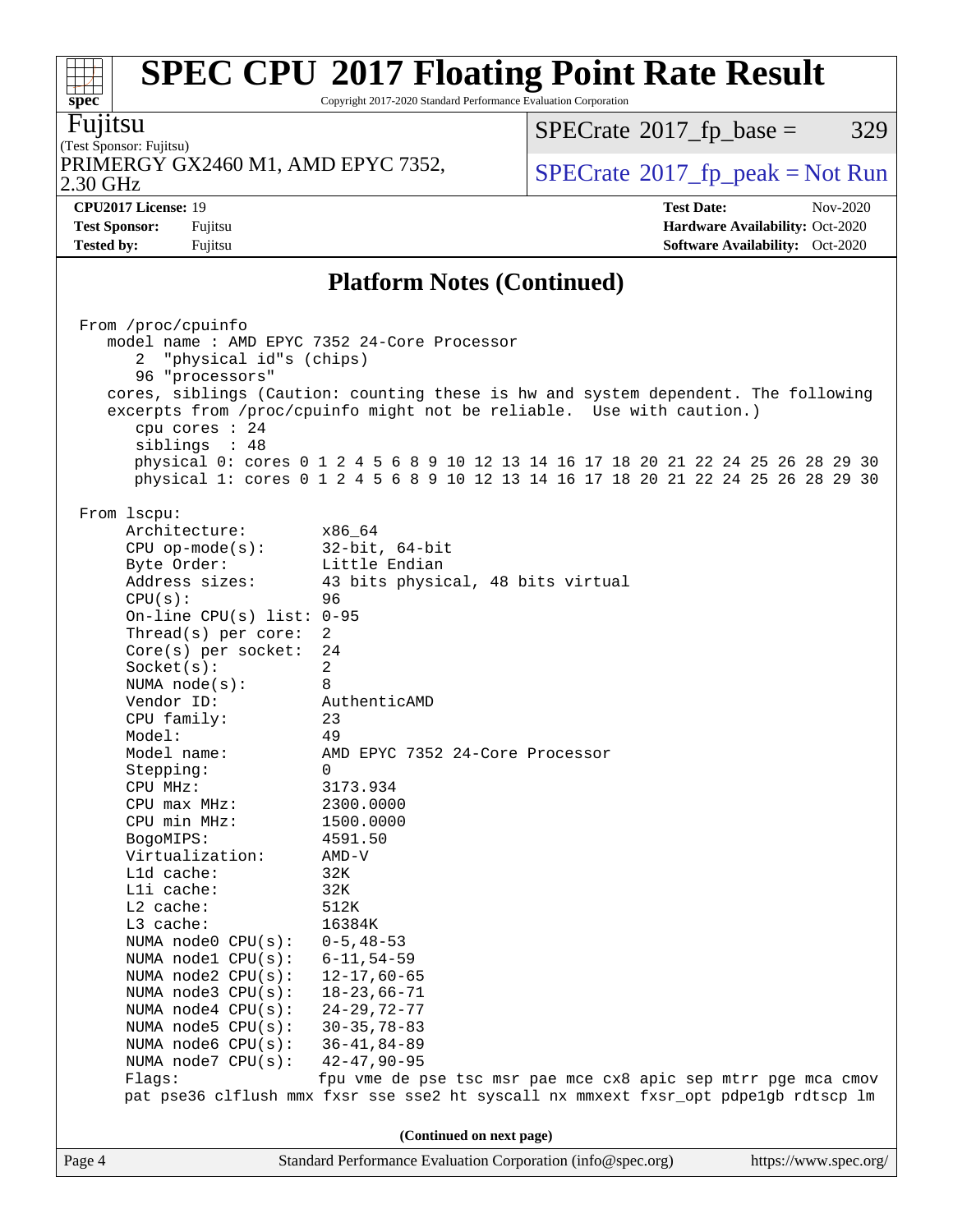Copyright 2017-2020 Standard Performance Evaluation Corporation

| I<br>П<br>I<br>I | ι. |
|------------------|----|
|                  |    |

**[spec](http://www.spec.org/)**

(Test Sponsor: Fujitsu) PRIMERGY GX2460 M1, AMD EPYC 7352,  $\begin{array}{|l|l|}\n\hline\n\text{SPECrate} \textdegree 2017_f\text{ peak} = Not Run\n\end{array}$  $\begin{array}{|l|l|}\n\hline\n\text{SPECrate} \textdegree 2017_f\text{ peak} = Not Run\n\end{array}$  $\begin{array}{|l|l|}\n\hline\n\text{SPECrate} \textdegree 2017_f\text{ peak} = Not Run\n\end{array}$ 

 $SPECTate$ <sup>®</sup>[2017\\_fp\\_base =](http://www.spec.org/auto/cpu2017/Docs/result-fields.html#SPECrate2017fpbase) 329

2.30 GHz

**[Tested by:](http://www.spec.org/auto/cpu2017/Docs/result-fields.html#Testedby)** Fujitsu **[Software Availability:](http://www.spec.org/auto/cpu2017/Docs/result-fields.html#SoftwareAvailability)** Oct-2020

**[CPU2017 License:](http://www.spec.org/auto/cpu2017/Docs/result-fields.html#CPU2017License)** 19 **[Test Date:](http://www.spec.org/auto/cpu2017/Docs/result-fields.html#TestDate)** Nov-2020 **[Test Sponsor:](http://www.spec.org/auto/cpu2017/Docs/result-fields.html#TestSponsor)** Fujitsu **[Hardware Availability:](http://www.spec.org/auto/cpu2017/Docs/result-fields.html#HardwareAvailability)** Oct-2020

### **[Platform Notes \(Continued\)](http://www.spec.org/auto/cpu2017/Docs/result-fields.html#PlatformNotes)**

|                          | smca         |    |                                                                           |      |    |    |    |                          |  |  | constant_tsc rep_good nopl nonstop_tsc cpuid extd_apicid aperfmperf pni pclmulqdq<br>monitor ssse3 fma cx16 sse4_1 sse4_2 movbe popcnt aes xsave avx f16c rdrand lahf_lm<br>cmp_legacy svm extapic cr8_legacy abm sse4a misalignsse 3dnowprefetch osvw ibs<br>skinit wdt tce topoext perfctr_core perfctr_nb bpext perfctr_llc mwaitx cpb cat_13<br>cdp_13 hw_pstate sme ssbd mba sev ibrs ibpb stibp vmmcall fsgsbase bmil avx2 smep<br>bmi2 cqm rdt_a rdseed adx smap clflushopt clwb sha_ni xsaveopt xsavec xgetbvl xsaves<br>cqm_llc cqm_occup_llc cqm_mbm_total cqm_mbm_local clzero irperf xsaveerptr wbnoinvd<br>arat npt lbrv svm_lock nrip_save tsc_scale vmcb_clean flushbyasid decodeassists<br>pausefilter pfthreshold avic v_vmsave_vmload vgif umip rdpid overflow_recov succor |  |  |  |                       |
|--------------------------|--------------|----|---------------------------------------------------------------------------|------|----|----|----|--------------------------|--|--|-----------------------------------------------------------------------------------------------------------------------------------------------------------------------------------------------------------------------------------------------------------------------------------------------------------------------------------------------------------------------------------------------------------------------------------------------------------------------------------------------------------------------------------------------------------------------------------------------------------------------------------------------------------------------------------------------------------------------------------------------------------------------------------------------|--|--|--|-----------------------|
| /proc/cpuinfo cache data |              |    | cache size : 512 KB                                                       |      |    |    |    |                          |  |  |                                                                                                                                                                                                                                                                                                                                                                                                                                                                                                                                                                                                                                                                                                                                                                                               |  |  |  |                       |
|                          |              |    |                                                                           |      |    |    |    |                          |  |  | From numactl --hardware WARNING: a numactl 'node' might or might not correspond to a                                                                                                                                                                                                                                                                                                                                                                                                                                                                                                                                                                                                                                                                                                          |  |  |  |                       |
| physical chip.           |              |    |                                                                           |      |    |    |    |                          |  |  |                                                                                                                                                                                                                                                                                                                                                                                                                                                                                                                                                                                                                                                                                                                                                                                               |  |  |  |                       |
|                          |              |    | $available: 8 nodes (0-7)$                                                |      |    |    |    |                          |  |  |                                                                                                                                                                                                                                                                                                                                                                                                                                                                                                                                                                                                                                                                                                                                                                                               |  |  |  |                       |
|                          |              |    | node 0 cpus: 0 1 2 3 4 5 48 49 50 51 52 53                                |      |    |    |    |                          |  |  |                                                                                                                                                                                                                                                                                                                                                                                                                                                                                                                                                                                                                                                                                                                                                                                               |  |  |  |                       |
|                          |              |    | node 0 size: 64252 MB                                                     |      |    |    |    |                          |  |  |                                                                                                                                                                                                                                                                                                                                                                                                                                                                                                                                                                                                                                                                                                                                                                                               |  |  |  |                       |
|                          |              |    | node 0 free: 63798 MB                                                     |      |    |    |    |                          |  |  |                                                                                                                                                                                                                                                                                                                                                                                                                                                                                                                                                                                                                                                                                                                                                                                               |  |  |  |                       |
|                          |              |    | node 1 cpus: 6 7 8 9 10 11 54 55 56 57 58 59                              |      |    |    |    |                          |  |  |                                                                                                                                                                                                                                                                                                                                                                                                                                                                                                                                                                                                                                                                                                                                                                                               |  |  |  |                       |
|                          |              |    | node 1 size: 64474 MB                                                     |      |    |    |    |                          |  |  |                                                                                                                                                                                                                                                                                                                                                                                                                                                                                                                                                                                                                                                                                                                                                                                               |  |  |  |                       |
|                          |              |    | node 1 free: 64217 MB                                                     |      |    |    |    |                          |  |  |                                                                                                                                                                                                                                                                                                                                                                                                                                                                                                                                                                                                                                                                                                                                                                                               |  |  |  |                       |
|                          |              |    | node 2 cpus: 12 13 14 15 16 17 60 61 62 63 64 65                          |      |    |    |    |                          |  |  |                                                                                                                                                                                                                                                                                                                                                                                                                                                                                                                                                                                                                                                                                                                                                                                               |  |  |  |                       |
|                          |              |    | node 2 size: 64507 MB                                                     |      |    |    |    |                          |  |  |                                                                                                                                                                                                                                                                                                                                                                                                                                                                                                                                                                                                                                                                                                                                                                                               |  |  |  |                       |
|                          |              |    | node 2 free: 64260 MB                                                     |      |    |    |    |                          |  |  |                                                                                                                                                                                                                                                                                                                                                                                                                                                                                                                                                                                                                                                                                                                                                                                               |  |  |  |                       |
|                          |              |    | node 3 cpus: 18 19 20 21 22 23 66 67 68 69 70 71                          |      |    |    |    |                          |  |  |                                                                                                                                                                                                                                                                                                                                                                                                                                                                                                                                                                                                                                                                                                                                                                                               |  |  |  |                       |
|                          |              |    | node 3 size: 64495 MB                                                     |      |    |    |    |                          |  |  |                                                                                                                                                                                                                                                                                                                                                                                                                                                                                                                                                                                                                                                                                                                                                                                               |  |  |  |                       |
|                          |              |    | node 3 free: 64268 MB                                                     |      |    |    |    |                          |  |  |                                                                                                                                                                                                                                                                                                                                                                                                                                                                                                                                                                                                                                                                                                                                                                                               |  |  |  |                       |
|                          |              |    | node 4 cpus: 24 25 26 27 28 29 72 73 74 75 76 77                          |      |    |    |    |                          |  |  |                                                                                                                                                                                                                                                                                                                                                                                                                                                                                                                                                                                                                                                                                                                                                                                               |  |  |  |                       |
|                          |              |    | node 4 size: 64507 MB                                                     |      |    |    |    |                          |  |  |                                                                                                                                                                                                                                                                                                                                                                                                                                                                                                                                                                                                                                                                                                                                                                                               |  |  |  |                       |
|                          |              |    | node 4 free: 64270 MB                                                     |      |    |    |    |                          |  |  |                                                                                                                                                                                                                                                                                                                                                                                                                                                                                                                                                                                                                                                                                                                                                                                               |  |  |  |                       |
|                          |              |    | node 5 cpus: 30 31 32 33 34 35 78 79 80 81 82 83                          |      |    |    |    |                          |  |  |                                                                                                                                                                                                                                                                                                                                                                                                                                                                                                                                                                                                                                                                                                                                                                                               |  |  |  |                       |
|                          |              |    | node 5 size: 64507 MB                                                     |      |    |    |    |                          |  |  |                                                                                                                                                                                                                                                                                                                                                                                                                                                                                                                                                                                                                                                                                                                                                                                               |  |  |  |                       |
|                          |              |    | node 5 free: 64289 MB                                                     |      |    |    |    |                          |  |  |                                                                                                                                                                                                                                                                                                                                                                                                                                                                                                                                                                                                                                                                                                                                                                                               |  |  |  |                       |
|                          |              |    | node 6 cpus: 36 37 38 39 40 41 84 85 86 87 88 89<br>node 6 size: 64507 MB |      |    |    |    |                          |  |  |                                                                                                                                                                                                                                                                                                                                                                                                                                                                                                                                                                                                                                                                                                                                                                                               |  |  |  |                       |
|                          |              |    | node 6 free: 64280 MB                                                     |      |    |    |    |                          |  |  |                                                                                                                                                                                                                                                                                                                                                                                                                                                                                                                                                                                                                                                                                                                                                                                               |  |  |  |                       |
|                          |              |    | node 7 cpus: 42 43 44 45 46 47 90 91 92 93 94 95                          |      |    |    |    |                          |  |  |                                                                                                                                                                                                                                                                                                                                                                                                                                                                                                                                                                                                                                                                                                                                                                                               |  |  |  |                       |
|                          |              |    | node 7 size: 64266 MB                                                     |      |    |    |    |                          |  |  |                                                                                                                                                                                                                                                                                                                                                                                                                                                                                                                                                                                                                                                                                                                                                                                               |  |  |  |                       |
|                          |              |    | node 7 free: 63894 MB                                                     |      |    |    |    |                          |  |  |                                                                                                                                                                                                                                                                                                                                                                                                                                                                                                                                                                                                                                                                                                                                                                                               |  |  |  |                       |
| node distances:          |              |    |                                                                           |      |    |    |    |                          |  |  |                                                                                                                                                                                                                                                                                                                                                                                                                                                                                                                                                                                                                                                                                                                                                                                               |  |  |  |                       |
| node                     | $\mathsf{O}$ | 1  | 2                                                                         | 3    | 4  | 5  | 6  | 7                        |  |  |                                                                                                                                                                                                                                                                                                                                                                                                                                                                                                                                                                                                                                                                                                                                                                                               |  |  |  |                       |
| 0:                       | 10           | 12 | $12$                                                                      | $12$ | 32 | 32 | 32 | 32                       |  |  |                                                                                                                                                                                                                                                                                                                                                                                                                                                                                                                                                                                                                                                                                                                                                                                               |  |  |  |                       |
| 1:                       | 12           | 10 | 12                                                                        | 12   | 32 | 32 | 32 | 32                       |  |  |                                                                                                                                                                                                                                                                                                                                                                                                                                                                                                                                                                                                                                                                                                                                                                                               |  |  |  |                       |
| 2:                       | 12           | 12 | 10                                                                        | 12   | 32 | 32 | 32 | 32                       |  |  |                                                                                                                                                                                                                                                                                                                                                                                                                                                                                                                                                                                                                                                                                                                                                                                               |  |  |  |                       |
| 3:                       | 12           | 12 | 12                                                                        | 10   | 32 | 32 | 32 | 32                       |  |  |                                                                                                                                                                                                                                                                                                                                                                                                                                                                                                                                                                                                                                                                                                                                                                                               |  |  |  |                       |
|                          |              |    |                                                                           |      |    |    |    |                          |  |  |                                                                                                                                                                                                                                                                                                                                                                                                                                                                                                                                                                                                                                                                                                                                                                                               |  |  |  |                       |
|                          |              |    |                                                                           |      |    |    |    | (Continued on next page) |  |  |                                                                                                                                                                                                                                                                                                                                                                                                                                                                                                                                                                                                                                                                                                                                                                                               |  |  |  |                       |
|                          |              |    |                                                                           |      |    |    |    |                          |  |  |                                                                                                                                                                                                                                                                                                                                                                                                                                                                                                                                                                                                                                                                                                                                                                                               |  |  |  |                       |
| Page 5                   |              |    |                                                                           |      |    |    |    |                          |  |  | Standard Performance Evaluation Corporation (info@spec.org)                                                                                                                                                                                                                                                                                                                                                                                                                                                                                                                                                                                                                                                                                                                                   |  |  |  | https://www.spec.org/ |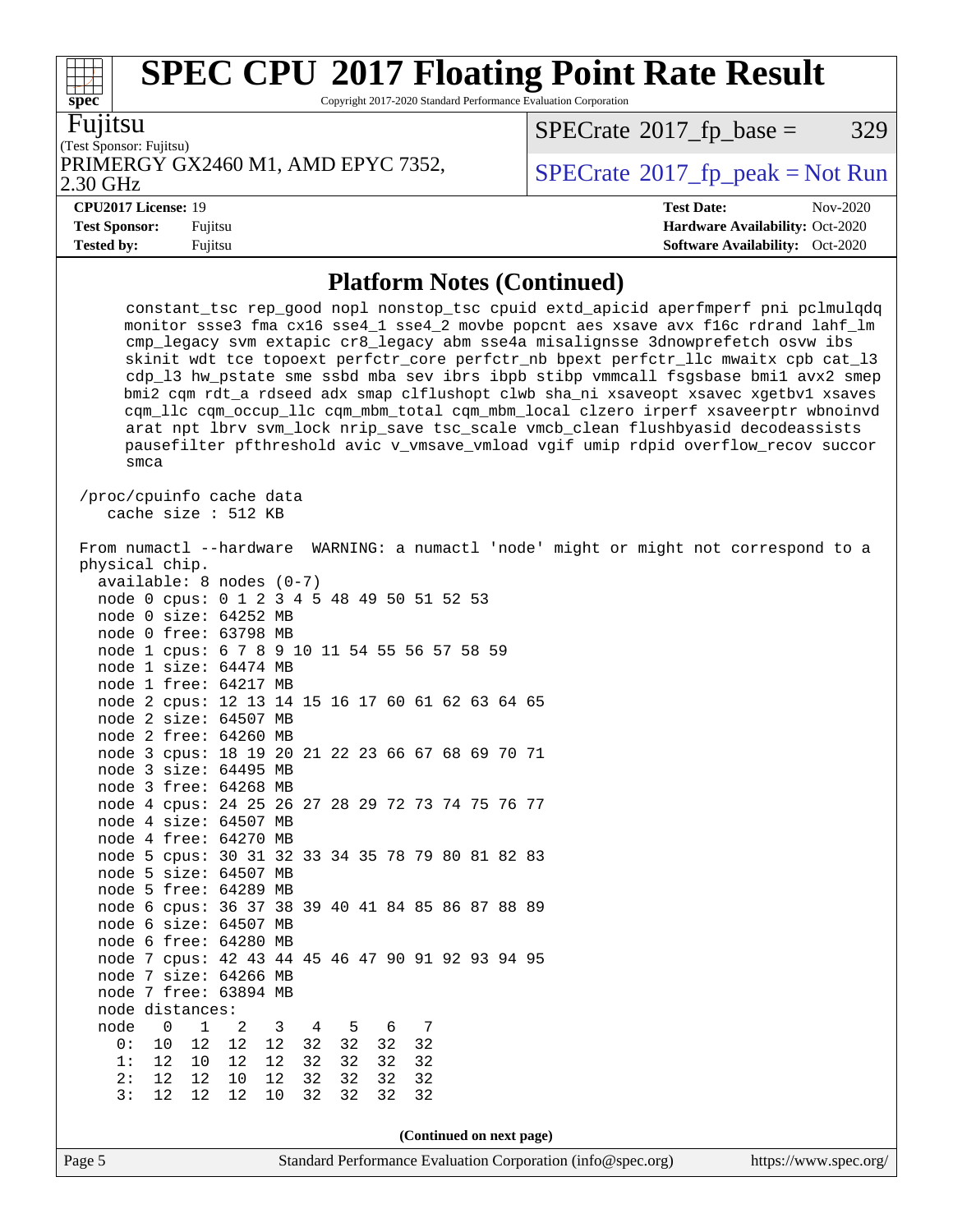| <b>SPEC CPU®2017 Floating Point Rate Result</b><br>Copyright 2017-2020 Standard Performance Evaluation Corporation<br>$spec^*$                                                                                                                           |                                                                                                                                                                  |
|----------------------------------------------------------------------------------------------------------------------------------------------------------------------------------------------------------------------------------------------------------|------------------------------------------------------------------------------------------------------------------------------------------------------------------|
| Fujitsu<br>(Test Sponsor: Fujitsu)                                                                                                                                                                                                                       | $SPECrate^{\circledast}2017$ _fp_base =<br>329                                                                                                                   |
| PRIMERGY GX2460 M1, AMD EPYC 7352,<br>2.30 GHz                                                                                                                                                                                                           | $SPECrate^{\circ}2017$ [p_peak = Not Run                                                                                                                         |
| CPU2017 License: 19<br><b>Test Sponsor:</b><br>Fujitsu<br><b>Tested by:</b><br>Fujitsu                                                                                                                                                                   | <b>Test Date:</b><br>Nov-2020<br>Hardware Availability: Oct-2020<br>Software Availability: Oct-2020                                                              |
| <b>Platform Notes (Continued)</b>                                                                                                                                                                                                                        |                                                                                                                                                                  |
| 12<br>12<br>4:<br>10<br>12<br>32 32<br>32 32<br>5:<br>32 32<br>32 32<br>12 10<br>12<br>12<br>6:<br>32 32<br>32 32<br>12 12 10<br>12<br>7:<br>32<br>32<br>32<br>32<br>12<br>12<br>12<br>10<br>From /proc/meminfo                                          |                                                                                                                                                                  |
| MemTotal:<br>527893016 kB<br>HugePages_Total:<br>0<br>Hugepagesize:<br>2048 kB                                                                                                                                                                           |                                                                                                                                                                  |
| From /etc/*release* /etc/*version*<br>os-release:<br>NAME="SLES"<br>VERSION="15-SP2"<br>VERSION_ID="15.2"<br>PRETTY_NAME="SUSE Linux Enterprise Server 15 SP2"<br>ID="sles"<br>ID LIKE="suse"<br>ANSI COLOR="0;32"<br>CPE_NAME="cpe:/o:suse:sles:15:sp2" |                                                                                                                                                                  |
| $uname -a$ :<br>Linux localhost $5.3.18-22$ -default #1 SMP Wed Jun 3 12:16:43 UTC 2020<br>(720aeba/lp-1a956f1) x86_64 x86_64 x86_64 GNU/Linux<br>Kernel self-reported vulnerability status:                                                             |                                                                                                                                                                  |
| itlb multihit:<br>CVE-2018-3620 (L1 Terminal Fault):<br>Microarchitectural Data Sampling:<br>CVE-2017-5754 (Meltdown):<br>CVE-2018-3639 (Speculative Store Bypass): Mitigation: Speculative Store Bypass disabled<br>CVE-2017-5753 (Spectre variant 1):  | Not affected<br>Not affected<br>Not affected<br>Not affected<br>via prctl and seccomp<br>Mitigation: usercopy/swapgs barriers and __user<br>pointer sanitization |
| $CVE-2017-5715$ (Spectre variant 2):<br>filling<br>$srbds$ :                                                                                                                                                                                             | Mitigation: Full AMD retpoline, IBPB:<br>conditional, IBRS_FW, STIBP: conditional, RSB<br>Not affected                                                           |
| tsx_async_abort:                                                                                                                                                                                                                                         | Not affected                                                                                                                                                     |
| run-level 3 Aug 20 09:06                                                                                                                                                                                                                                 |                                                                                                                                                                  |
| SPEC is set to: /home/benchmark/speccpu<br>Type Size Used Avail Use% Mounted on<br>Filesystem<br>/dev/nvme1n1p3 xfs<br>1.3T 6.0G 1.3T<br>1% /home                                                                                                        |                                                                                                                                                                  |
| (Continued on next page)                                                                                                                                                                                                                                 |                                                                                                                                                                  |

Page 6 Standard Performance Evaluation Corporation [\(info@spec.org\)](mailto:info@spec.org) <https://www.spec.org/>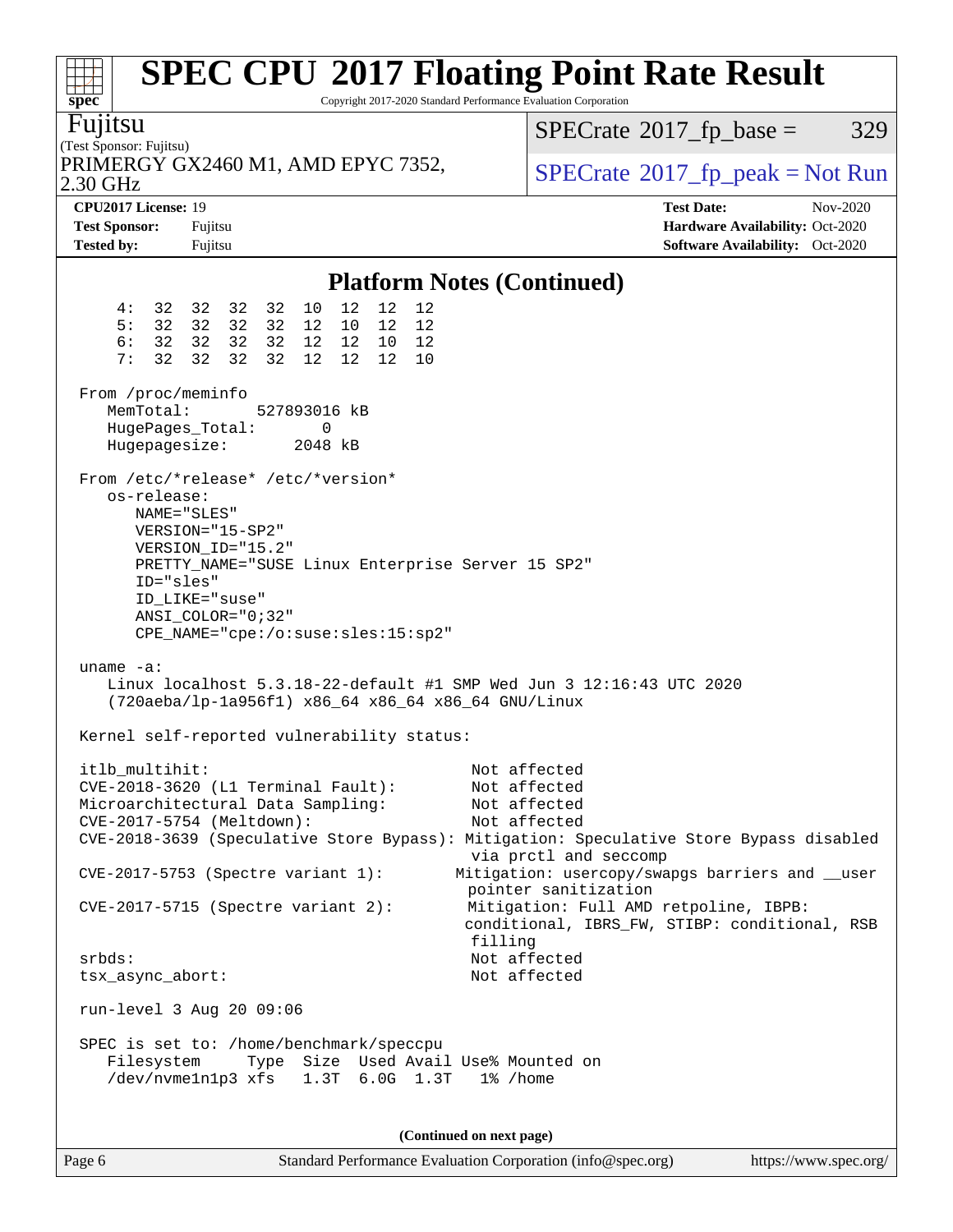Copyright 2017-2020 Standard Performance Evaluation Corporation

Fujitsu

(Test Sponsor: Fujitsu) 2.30 GHz PRIMERGY GX2460 M1, AMD EPYC 7352,  $\vert$ [SPECrate](http://www.spec.org/auto/cpu2017/Docs/result-fields.html#SPECrate2017fppeak)®[2017\\_fp\\_peak = N](http://www.spec.org/auto/cpu2017/Docs/result-fields.html#SPECrate2017fppeak)ot Run

 $SPECTate@2017_fp\_base = 329$ 

**[CPU2017 License:](http://www.spec.org/auto/cpu2017/Docs/result-fields.html#CPU2017License)** 19 **[Test Date:](http://www.spec.org/auto/cpu2017/Docs/result-fields.html#TestDate)** Nov-2020 **[Test Sponsor:](http://www.spec.org/auto/cpu2017/Docs/result-fields.html#TestSponsor)** Fujitsu **[Hardware Availability:](http://www.spec.org/auto/cpu2017/Docs/result-fields.html#HardwareAvailability)** Oct-2020 **[Tested by:](http://www.spec.org/auto/cpu2017/Docs/result-fields.html#Testedby)** Fujitsu **Fugital Exception Contract Contract Contract Contract Contract Contract Contract Contract Contract Contract Contract Contract Contract Contract Contract Contract Contract Contract Contract Contract Co** 

### **[Platform Notes \(Continued\)](http://www.spec.org/auto/cpu2017/Docs/result-fields.html#PlatformNotes)**

 From /sys/devices/virtual/dmi/id BIOS: American Megatrends Inc. V7.104 08/20/2020 Vendor: FUJITSU Product: PRIMERGY GX2460 M1 Product Family: empty Serial: MACKxxxxxx

 Additional information from dmidecode follows. WARNING: Use caution when you interpret this section. The 'dmidecode' program reads system data which is "intended to allow hardware to be accurately determined", but the intent may not be met, as there are frequent changes to hardware, firmware, and the "DMTF SMBIOS" standard. Memory:

16x Samsung M393A4K40DB3-CWE 32 kB 2 rank 3200

(End of data from sysinfo program)

### **[Compiler Version Notes](http://www.spec.org/auto/cpu2017/Docs/result-fields.html#CompilerVersionNotes)**

| C                   | 519.1bm_r(base) 538.imagick_r(base) 544.nab_r(base)                                                                                                                                                                                           |                       |
|---------------------|-----------------------------------------------------------------------------------------------------------------------------------------------------------------------------------------------------------------------------------------------|-----------------------|
| Thread model: posix | AOCC.LLVM.2.0.0.B191.2019_07_19 clang version 8.0.0 (CLANG: Jenkins<br>AOCC_2_0_0-Build#191) (based on LLVM AOCC.LLVM.2.0.0.B191.2019_07_19)<br>Target: x86 64-unknown-linux-qnu<br>InstalledDir: /sppo/dev/compilers/aocc-compiler-2.0.0/bin |                       |
| $C++$               | $508.n$ amd_r(base) $510.parest_r(base)$                                                                                                                                                                                                      |                       |
| Thread model: posix | AOCC.LLVM.2.0.0.B191.2019_07_19 clang version 8.0.0 (CLANG: Jenkins<br>AOCC 2 0 0-Build#191) (based on LLVM AOCC.LLVM.2.0.0.B191.2019 07 19)<br>Target: x86 64-unknown-linux-gnu<br>InstalledDir: /sppo/dev/compilers/aocc-compiler-2.0.0/bin |                       |
| $C++$ , $C$         | $511.povray_r(base) 526.blender_r(base)$                                                                                                                                                                                                      |                       |
| Thread model: posix | AOCC.LLVM.2.0.0.B191.2019_07_19 clang version 8.0.0 (CLANG: Jenkins<br>AOCC_2_0_0-Build#191) (based on LLVM AOCC.LLVM.2.0.0.B191.2019_07_19)<br>Target: x86 64-unknown-linux-gnu<br>InstalledDir: /sppo/dev/compilers/aocc-compiler-2.0.0/bin |                       |
|                     | (Continued on next page)                                                                                                                                                                                                                      |                       |
| Page 7              | Standard Performance Evaluation Corporation (info@spec.org)                                                                                                                                                                                   | https://www.spec.org/ |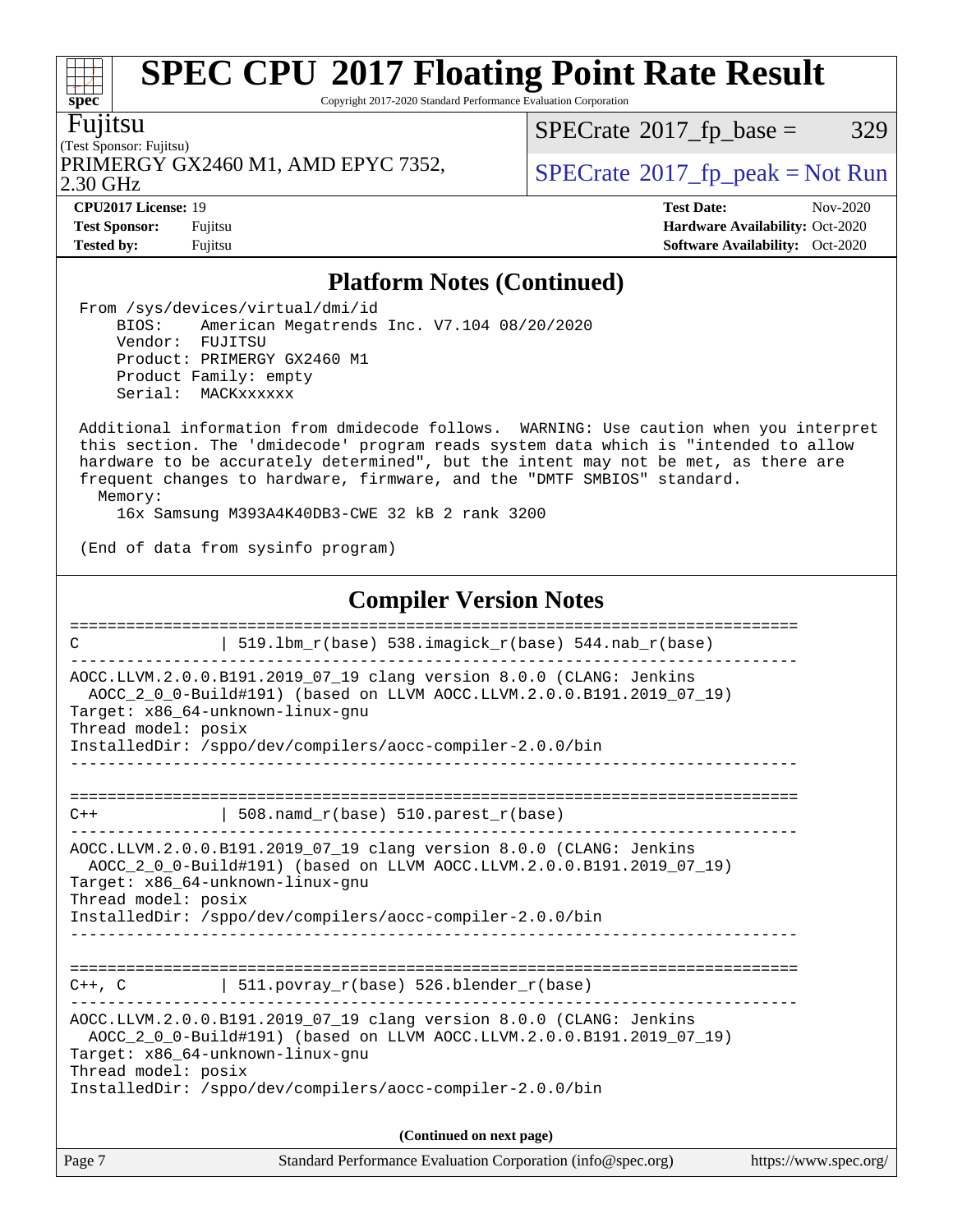Copyright 2017-2020 Standard Performance Evaluation Corporation

Fujitsu

(Test Sponsor: Fujitsu) 2.30 GHz PRIMERGY GX2460 M1, AMD EPYC 7352,  $\vert$  [SPECrate](http://www.spec.org/auto/cpu2017/Docs/result-fields.html#SPECrate2017fppeak) [2017\\_fp\\_peak = N](http://www.spec.org/auto/cpu2017/Docs/result-fields.html#SPECrate2017fppeak)ot Run

 $SPECTate$ <sup>®</sup>[2017\\_fp\\_base =](http://www.spec.org/auto/cpu2017/Docs/result-fields.html#SPECrate2017fpbase) 329

**[spec](http://www.spec.org/)**

 $+\ +$ 

**[CPU2017 License:](http://www.spec.org/auto/cpu2017/Docs/result-fields.html#CPU2017License)** 19 **[Test Date:](http://www.spec.org/auto/cpu2017/Docs/result-fields.html#TestDate)** Nov-2020 **[Test Sponsor:](http://www.spec.org/auto/cpu2017/Docs/result-fields.html#TestSponsor)** Fujitsu **[Hardware Availability:](http://www.spec.org/auto/cpu2017/Docs/result-fields.html#HardwareAvailability)** Oct-2020 **[Tested by:](http://www.spec.org/auto/cpu2017/Docs/result-fields.html#Testedby)** Fujitsu **[Software Availability:](http://www.spec.org/auto/cpu2017/Docs/result-fields.html#SoftwareAvailability)** Oct-2020

### **[Compiler Version Notes \(Continued\)](http://www.spec.org/auto/cpu2017/Docs/result-fields.html#CompilerVersionNotes)**

| Standard Performance Evaluation Corporation (info@spec.org)<br>Page 8                                                                                                                                                                                                                                                                                                                                                | https://www.spec.org/ |
|----------------------------------------------------------------------------------------------------------------------------------------------------------------------------------------------------------------------------------------------------------------------------------------------------------------------------------------------------------------------------------------------------------------------|-----------------------|
| (Continued on next page)                                                                                                                                                                                                                                                                                                                                                                                             |                       |
| AOCC.LLVM.2.0.0.B191.2019_07_19 clang version 8.0.0 (CLANG: Jenkins<br>AOCC_2_0_0-Build#191) (based on LLVM AOCC.LLVM.2.0.0.B191.2019_07_19)<br>Target: x86_64-unknown-linux-gnu<br>Thread model: posix<br>InstalledDir: /sppo/dev/compilers/aocc-compiler-2.0.0/bin<br>AOCC.LLVM.2.0.0.B191.2019_07_19 clang version 8.0.0 (CLANG: Jenkins<br>AOCC_2_0_0-Build#191) (based on LLVM AOCC.LLVM.2.0.0.B191.2019_07_19) |                       |
| Fortran, $C$   521.wrf_r(base) 527.cam4_r(base)                                                                                                                                                                                                                                                                                                                                                                      |                       |
| AOCC.LLVM.2.0.0.B191.2019_07_19 clang version 8.0.0 (CLANG: Jenkins<br>AOCC_2_0_0-Build#191) (based on LLVM AOCC.LLVM.2.0.0.B191.2019_07_19)<br>Target: x86_64-unknown-linux-gnu<br>Thread model: posix<br>InstalledDir: /sppo/dev/compilers/aocc-compiler-2.0.0/bin<br>---------                                                                                                                                    |                       |
| Fortran $\vert$ 503.bwaves_r(base) 549.fotonik3d_r(base) 554.roms_r(base)                                                                                                                                                                                                                                                                                                                                            |                       |
| Target: x86_64-unknown-linux-gnu<br>Thread model: posix<br>InstalledDir: /sppo/dev/compilers/aocc-compiler-2.0.0/bin<br>AOCC.LLVM.2.0.0.B191.2019_07_19 clang version 8.0.0 (CLANG: Jenkins<br>AOCC_2_0_0-Build#191) (based on LLVM AOCC.LLVM.2.0.0.B191.2019_07_19)<br>Target: x86_64-unknown-linux-gnu<br>Thread model: posix<br>InstalledDir: /sppo/dev/compilers/aocc-compiler-2.0.0/bin                         |                       |
| AOCC.LLVM.2.0.0.B191.2019_07_19 clang version 8.0.0 (CLANG: Jenkins<br>AOCC_2_0_0-Build#191) (based on LLVM AOCC.LLVM.2.0.0.B191.2019_07_19)<br>Target: x86 64-unknown-linux-gnu<br>Thread model: posix<br>InstalledDir: /sppo/dev/compilers/aocc-compiler-2.0.0/bin<br>AOCC.LLVM.2.0.0.B191.2019_07_19 clang version 8.0.0 (CLANG: Jenkins<br>AOCC_2_0_0-Build#191) (based on LLVM AOCC.LLVM.2.0.0.B191.2019_07_19) |                       |
| $C++$ , C, Fortran   507.cactuBSSN_r(base)<br>----------                                                                                                                                                                                                                                                                                                                                                             |                       |
| Thread model: posix<br>InstalledDir: /sppo/dev/compilers/aocc-compiler-2.0.0/bin                                                                                                                                                                                                                                                                                                                                     |                       |
| AOCC.LLVM.2.0.0.B191.2019_07_19 clang version 8.0.0 (CLANG: Jenkins<br>AOCC_2_0_0-Build#191) (based on LLVM AOCC.LLVM.2.0.0.B191.2019_07_19)<br>Target: x86_64-unknown-linux-gnu                                                                                                                                                                                                                                     |                       |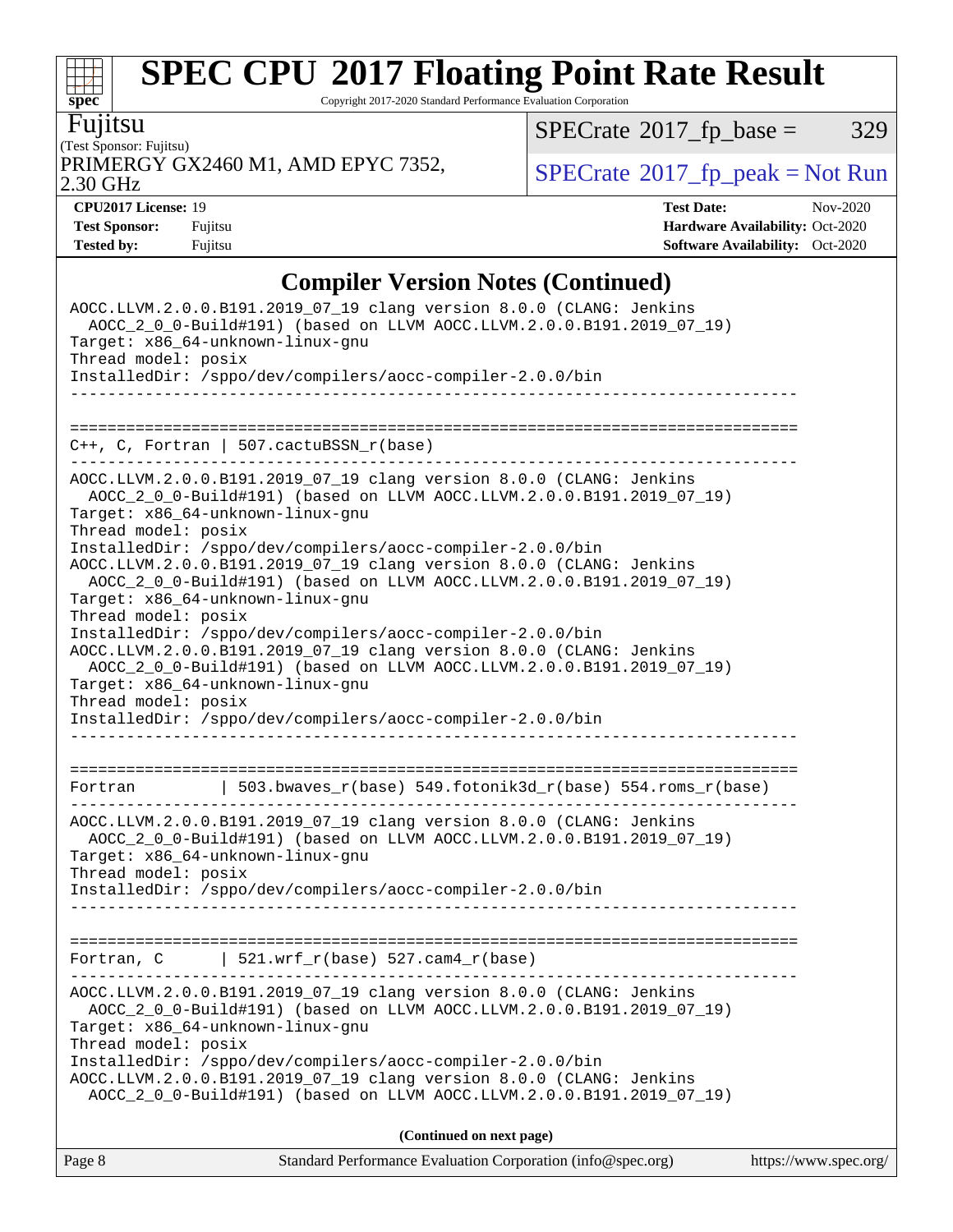Copyright 2017-2020 Standard Performance Evaluation Corporation

#### Fujitsu

**[spec](http://www.spec.org/)**

at t

(Test Sponsor: Fujitsu) 2.30 GHz PRIMERGY GX2460 M1, AMD EPYC 7352,  $\vert$ [SPECrate](http://www.spec.org/auto/cpu2017/Docs/result-fields.html#SPECrate2017fppeak)®[2017\\_fp\\_peak = N](http://www.spec.org/auto/cpu2017/Docs/result-fields.html#SPECrate2017fppeak)ot Run

 $SPECTate@2017_fp\_base = 329$ 

**[CPU2017 License:](http://www.spec.org/auto/cpu2017/Docs/result-fields.html#CPU2017License)** 19 **[Test Date:](http://www.spec.org/auto/cpu2017/Docs/result-fields.html#TestDate)** Nov-2020 **[Test Sponsor:](http://www.spec.org/auto/cpu2017/Docs/result-fields.html#TestSponsor)** Fujitsu **[Hardware Availability:](http://www.spec.org/auto/cpu2017/Docs/result-fields.html#HardwareAvailability)** Oct-2020 **[Tested by:](http://www.spec.org/auto/cpu2017/Docs/result-fields.html#Testedby)** Fujitsu **[Software Availability:](http://www.spec.org/auto/cpu2017/Docs/result-fields.html#SoftwareAvailability)** Oct-2020

### **[Compiler Version Notes \(Continued\)](http://www.spec.org/auto/cpu2017/Docs/result-fields.html#CompilerVersionNotes)**

Target: x86\_64-unknown-linux-gnu Thread model: posix InstalledDir: /sppo/dev/compilers/aocc-compiler-2.0.0/bin ------------------------------------------------------------------------------

**[Base Compiler Invocation](http://www.spec.org/auto/cpu2017/Docs/result-fields.html#BaseCompilerInvocation)**

#### [C benchmarks](http://www.spec.org/auto/cpu2017/Docs/result-fields.html#Cbenchmarks): [clang](http://www.spec.org/cpu2017/results/res2020q4/cpu2017-20201124-24491.flags.html#user_CCbase_clang-c)

[C++ benchmarks:](http://www.spec.org/auto/cpu2017/Docs/result-fields.html#CXXbenchmarks) [clang++](http://www.spec.org/cpu2017/results/res2020q4/cpu2017-20201124-24491.flags.html#user_CXXbase_clang-cpp)

[Fortran benchmarks](http://www.spec.org/auto/cpu2017/Docs/result-fields.html#Fortranbenchmarks): [flang](http://www.spec.org/cpu2017/results/res2020q4/cpu2017-20201124-24491.flags.html#user_FCbase_flang)

[Benchmarks using both Fortran and C](http://www.spec.org/auto/cpu2017/Docs/result-fields.html#BenchmarksusingbothFortranandC): [flang](http://www.spec.org/cpu2017/results/res2020q4/cpu2017-20201124-24491.flags.html#user_CC_FCbase_flang) [clang](http://www.spec.org/cpu2017/results/res2020q4/cpu2017-20201124-24491.flags.html#user_CC_FCbase_clang-c)

[Benchmarks using both C and C++](http://www.spec.org/auto/cpu2017/Docs/result-fields.html#BenchmarksusingbothCandCXX): [clang++](http://www.spec.org/cpu2017/results/res2020q4/cpu2017-20201124-24491.flags.html#user_CC_CXXbase_clang-cpp) [clang](http://www.spec.org/cpu2017/results/res2020q4/cpu2017-20201124-24491.flags.html#user_CC_CXXbase_clang-c)

[Benchmarks using Fortran, C, and C++:](http://www.spec.org/auto/cpu2017/Docs/result-fields.html#BenchmarksusingFortranCandCXX) [clang++](http://www.spec.org/cpu2017/results/res2020q4/cpu2017-20201124-24491.flags.html#user_CC_CXX_FCbase_clang-cpp) [clang](http://www.spec.org/cpu2017/results/res2020q4/cpu2017-20201124-24491.flags.html#user_CC_CXX_FCbase_clang-c) [flang](http://www.spec.org/cpu2017/results/res2020q4/cpu2017-20201124-24491.flags.html#user_CC_CXX_FCbase_flang)

### **[Base Portability Flags](http://www.spec.org/auto/cpu2017/Docs/result-fields.html#BasePortabilityFlags)**

 503.bwaves\_r: [-DSPEC\\_LP64](http://www.spec.org/cpu2017/results/res2020q4/cpu2017-20201124-24491.flags.html#suite_baseEXTRA_PORTABILITY503_bwaves_r_DSPEC_LP64) 507.cactuBSSN\_r: [-DSPEC\\_LP64](http://www.spec.org/cpu2017/results/res2020q4/cpu2017-20201124-24491.flags.html#suite_baseEXTRA_PORTABILITY507_cactuBSSN_r_DSPEC_LP64) 508.namd\_r: [-DSPEC\\_LP64](http://www.spec.org/cpu2017/results/res2020q4/cpu2017-20201124-24491.flags.html#suite_baseEXTRA_PORTABILITY508_namd_r_DSPEC_LP64) 510.parest\_r: [-DSPEC\\_LP64](http://www.spec.org/cpu2017/results/res2020q4/cpu2017-20201124-24491.flags.html#suite_baseEXTRA_PORTABILITY510_parest_r_DSPEC_LP64) 511.povray\_r: [-DSPEC\\_LP64](http://www.spec.org/cpu2017/results/res2020q4/cpu2017-20201124-24491.flags.html#suite_baseEXTRA_PORTABILITY511_povray_r_DSPEC_LP64) 519.lbm\_r: [-DSPEC\\_LP64](http://www.spec.org/cpu2017/results/res2020q4/cpu2017-20201124-24491.flags.html#suite_baseEXTRA_PORTABILITY519_lbm_r_DSPEC_LP64) 521.wrf\_r: [-DSPEC\\_CASE\\_FLAG](http://www.spec.org/cpu2017/results/res2020q4/cpu2017-20201124-24491.flags.html#b521.wrf_r_baseCPORTABILITY_DSPEC_CASE_FLAG) [-Mbyteswapio](http://www.spec.org/cpu2017/results/res2020q4/cpu2017-20201124-24491.flags.html#user_baseFPORTABILITY521_wrf_r_F-mbyteswapio_543c39ce38db59bcbc3b888917ef58c313007ae1c27520b689e012995ae261114051d1d5efcb4182d175ce22a6a15532d3a9999882dd2c360e6d853f41da6883) [-DSPEC\\_LP64](http://www.spec.org/cpu2017/results/res2020q4/cpu2017-20201124-24491.flags.html#suite_baseEXTRA_PORTABILITY521_wrf_r_DSPEC_LP64) 526.blender\_r: [-funsigned-char](http://www.spec.org/cpu2017/results/res2020q4/cpu2017-20201124-24491.flags.html#user_baseCPORTABILITY526_blender_r_aocc-unsigned-char) [-D\\_\\_BOOL\\_DEFINED](http://www.spec.org/cpu2017/results/res2020q4/cpu2017-20201124-24491.flags.html#b526.blender_r_baseCXXPORTABILITY_D__BOOL_DEFINED) [-DSPEC\\_LP64](http://www.spec.org/cpu2017/results/res2020q4/cpu2017-20201124-24491.flags.html#suite_baseEXTRA_PORTABILITY526_blender_r_DSPEC_LP64) 527.cam4\_r: [-DSPEC\\_CASE\\_FLAG](http://www.spec.org/cpu2017/results/res2020q4/cpu2017-20201124-24491.flags.html#b527.cam4_r_basePORTABILITY_DSPEC_CASE_FLAG) [-DSPEC\\_LP64](http://www.spec.org/cpu2017/results/res2020q4/cpu2017-20201124-24491.flags.html#suite_baseEXTRA_PORTABILITY527_cam4_r_DSPEC_LP64) 538.imagick\_r: [-DSPEC\\_LP64](http://www.spec.org/cpu2017/results/res2020q4/cpu2017-20201124-24491.flags.html#suite_baseEXTRA_PORTABILITY538_imagick_r_DSPEC_LP64) 544.nab\_r: [-DSPEC\\_LP64](http://www.spec.org/cpu2017/results/res2020q4/cpu2017-20201124-24491.flags.html#suite_baseEXTRA_PORTABILITY544_nab_r_DSPEC_LP64) 549.fotonik3d\_r: [-DSPEC\\_LP64](http://www.spec.org/cpu2017/results/res2020q4/cpu2017-20201124-24491.flags.html#suite_baseEXTRA_PORTABILITY549_fotonik3d_r_DSPEC_LP64) 554.roms\_r: [-DSPEC\\_LP64](http://www.spec.org/cpu2017/results/res2020q4/cpu2017-20201124-24491.flags.html#suite_baseEXTRA_PORTABILITY554_roms_r_DSPEC_LP64)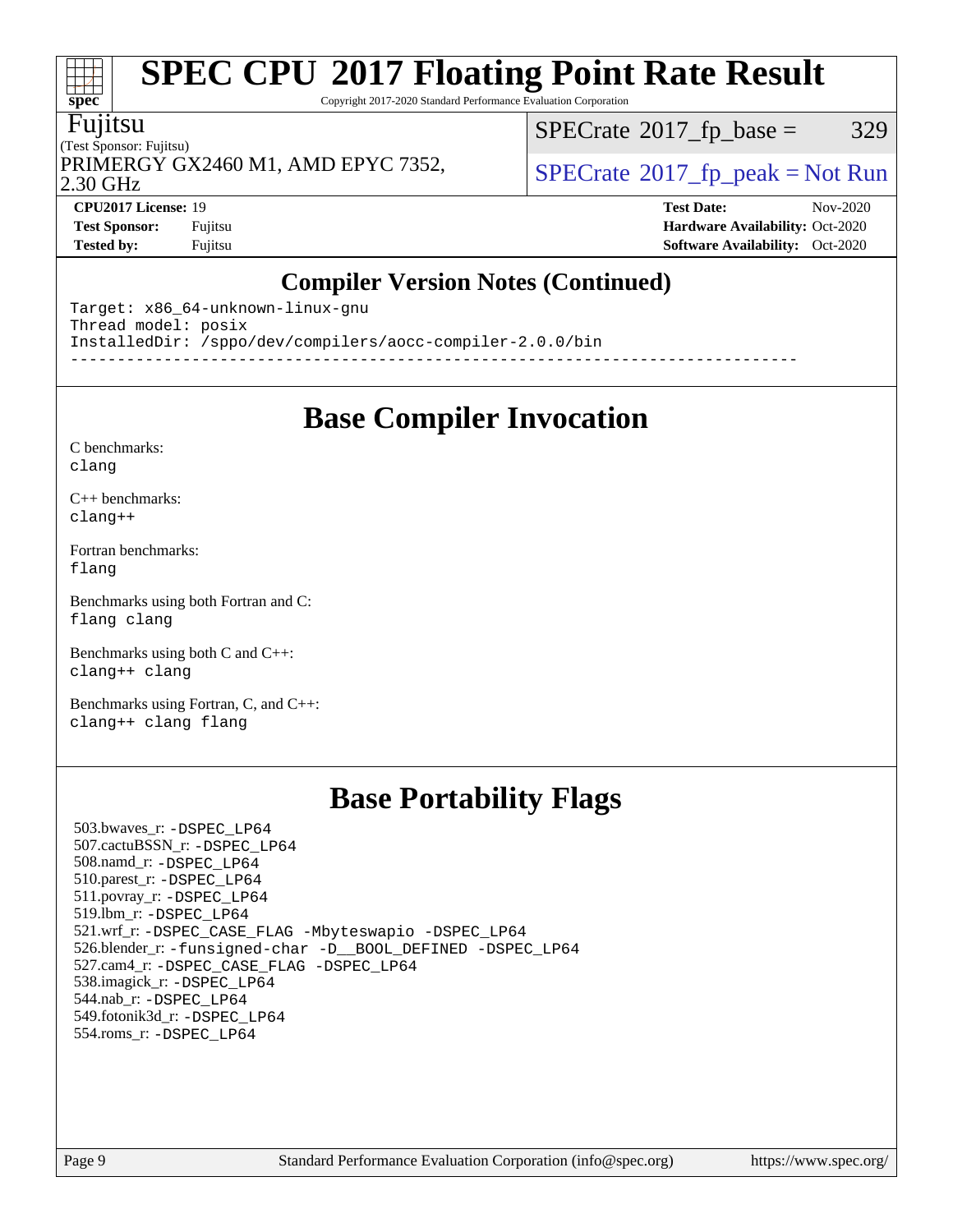Copyright 2017-2020 Standard Performance Evaluation Corporation

| ı<br>1<br>I | ι. |
|-------------|----|

**[spec](http://www.spec.org/)**

#### (Test Sponsor: Fujitsu) 2.30 GHz PRIMERGY GX2460 M1, AMD EPYC 7352,  $\vert$  [SPECrate](http://www.spec.org/auto/cpu2017/Docs/result-fields.html#SPECrate2017fppeak) 2017 fp peak = Not Run

 $SPECTate@2017_fp\_base = 329$ 

**[CPU2017 License:](http://www.spec.org/auto/cpu2017/Docs/result-fields.html#CPU2017License)** 19 **[Test Date:](http://www.spec.org/auto/cpu2017/Docs/result-fields.html#TestDate)** Nov-2020 **[Test Sponsor:](http://www.spec.org/auto/cpu2017/Docs/result-fields.html#TestSponsor)** Fujitsu **[Hardware Availability:](http://www.spec.org/auto/cpu2017/Docs/result-fields.html#HardwareAvailability)** Oct-2020 **[Tested by:](http://www.spec.org/auto/cpu2017/Docs/result-fields.html#Testedby)** Fujitsu **[Software Availability:](http://www.spec.org/auto/cpu2017/Docs/result-fields.html#SoftwareAvailability)** Oct-2020

### **[Base Optimization Flags](http://www.spec.org/auto/cpu2017/Docs/result-fields.html#BaseOptimizationFlags)**

#### [C benchmarks:](http://www.spec.org/auto/cpu2017/Docs/result-fields.html#Cbenchmarks)

[-flto](http://www.spec.org/cpu2017/results/res2020q4/cpu2017-20201124-24491.flags.html#user_CCbase_aocc-flto) [-Wl,-mllvm -Wl,-function-specialize](http://www.spec.org/cpu2017/results/res2020q4/cpu2017-20201124-24491.flags.html#user_CCbase_F-function-specialize_7e7e661e57922243ee67c9a1251cb8910e607325179a0ce7f2884e09a6f5d4a5ef0ae4f37e8a2a11c95fc48e931f06dc2b6016f14b511fcb441e048bef1b065a) [-Wl,-mllvm -Wl,-region-vectorize](http://www.spec.org/cpu2017/results/res2020q4/cpu2017-20201124-24491.flags.html#user_CCbase_F-region-vectorize_fb6c6b5aa293c88efc6c7c2b52b20755e943585b1fe8658c35afef78727fff56e1a56891413c30e36b8e2a6f9a71126986319243e80eb6110b78b288f533c52b) [-Wl,-mllvm -Wl,-vector-library=LIBMVEC](http://www.spec.org/cpu2017/results/res2020q4/cpu2017-20201124-24491.flags.html#user_CCbase_F-use-vector-library_0a14b27fae317f283640384a31f7bfcc2bd4c1d0b5cfc618a3a430800c9b20217b00f61303eff223a3251b4f06ffbc9739dc5296db9d1fbb9ad24a3939d86d66) [-Wl,-mllvm -Wl,-reduce-array-computations=3](http://www.spec.org/cpu2017/results/res2020q4/cpu2017-20201124-24491.flags.html#user_CCbase_F-reduce-array-computations_b882aefe7a5dda4e33149f6299762b9a720dace3e498e13756f4c04e5a19edf5315c1f3993de2e61ec41e8c206231f84e05da7040e1bb5d69ba27d10a12507e4) [-O3](http://www.spec.org/cpu2017/results/res2020q4/cpu2017-20201124-24491.flags.html#user_CCbase_F-O3) [-ffast-math](http://www.spec.org/cpu2017/results/res2020q4/cpu2017-20201124-24491.flags.html#user_CCbase_aocc-ffast-math) [-march=znver2](http://www.spec.org/cpu2017/results/res2020q4/cpu2017-20201124-24491.flags.html#user_CCbase_aocc-march_3e2e19cff2eeef60c5d90b059483627c9ea47eca6d66670dbd53f9185f6439e27eb5e104cf773e9e8ab18c8842ce63e461a3e948d0214bd567ef3ade411bf467) [-fstruct-layout=3](http://www.spec.org/cpu2017/results/res2020q4/cpu2017-20201124-24491.flags.html#user_CCbase_F-struct-layout) [-mllvm -unroll-threshold=50](http://www.spec.org/cpu2017/results/res2020q4/cpu2017-20201124-24491.flags.html#user_CCbase_F-unroll-threshold_458874500b2c105d6d5cb4d7a611c40e2b16e9e3d26b355fea72d644c3673b4de4b3932662f0ed3dbec75c491a13da2d2ca81180bd779dc531083ef1e1e549dc) [-fremap-arrays](http://www.spec.org/cpu2017/results/res2020q4/cpu2017-20201124-24491.flags.html#user_CCbase_F-fremap-arrays) [-mllvm -function-specialize](http://www.spec.org/cpu2017/results/res2020q4/cpu2017-20201124-24491.flags.html#user_CCbase_F-function-specialize_233b3bdba86027f1b094368157e481c5bc59f40286dc25bfadc1858dcd5745c24fd30d5f188710db7fea399bcc9f44a80b3ce3aacc70a8870250c3ae5e1f35b8) [-mllvm -enable-gvn-hoist](http://www.spec.org/cpu2017/results/res2020q4/cpu2017-20201124-24491.flags.html#user_CCbase_F-enable-gvn-hoist_e5856354646dd6ca1333a0ad99b817e4cf8932b91b82809fd8fd47ceff7b22a89eba5c98fd3e3fa5200368fd772cec3dd56abc3c8f7b655a71b9f9848dddedd5) [-mllvm -reduce-array-computations=3](http://www.spec.org/cpu2017/results/res2020q4/cpu2017-20201124-24491.flags.html#user_CCbase_F-reduce-array-computations_aceadb8604558b566e0e3a0d7a3c1533923dd1fa0889614e16288028922629a28d5695c24d3b3be4306b1e311c54317dfffe3a2e57fbcaabc737a1798de39145) [-mllvm -global-vectorize-slp](http://www.spec.org/cpu2017/results/res2020q4/cpu2017-20201124-24491.flags.html#user_CCbase_F-global-vectorize-slp_a3935e8627af4ced727033b1ffd4db27f4d541a363d28d82bf4c2925fb3a0fd4115d6e42d13a2829f9e024d6608eb67a85cb49770f2da5c5ac8dbc737afad603) [-mllvm -vector-library=LIBMVEC](http://www.spec.org/cpu2017/results/res2020q4/cpu2017-20201124-24491.flags.html#user_CCbase_F-use-vector-library_e584e20b4f7ec96aa109254b65d8e01d864f3d68580371b9d93ed7c338191d4cfce20c3c864632264effc6bbe4c7c38153d02096a342ee92501c4a53204a7871) [-mllvm -inline-threshold=1000](http://www.spec.org/cpu2017/results/res2020q4/cpu2017-20201124-24491.flags.html#user_CCbase_dragonegg-llvm-inline-threshold_b7832241b0a6397e4ecdbaf0eb7defdc10f885c2a282fa3240fdc99844d543fda39cf8a4a9dccf68cf19b5438ac3b455264f478df15da0f4988afa40d8243bab) [-flv-function-specialization](http://www.spec.org/cpu2017/results/res2020q4/cpu2017-20201124-24491.flags.html#user_CCbase_F-flv-function-specialization) [-z muldefs](http://www.spec.org/cpu2017/results/res2020q4/cpu2017-20201124-24491.flags.html#user_CCbase_aocc-muldefs) [-lmvec](http://www.spec.org/cpu2017/results/res2020q4/cpu2017-20201124-24491.flags.html#user_CCbase_F-lmvec) [-lamdlibm](http://www.spec.org/cpu2017/results/res2020q4/cpu2017-20201124-24491.flags.html#user_CCbase_F-lamdlibm) [-ljemalloc](http://www.spec.org/cpu2017/results/res2020q4/cpu2017-20201124-24491.flags.html#user_CCbase_jemalloc-lib) [-lflang](http://www.spec.org/cpu2017/results/res2020q4/cpu2017-20201124-24491.flags.html#user_CCbase_F-lflang) [C++ benchmarks](http://www.spec.org/auto/cpu2017/Docs/result-fields.html#CXXbenchmarks): [-std=c++98](http://www.spec.org/cpu2017/results/res2020q4/cpu2017-20201124-24491.flags.html#user_CXXbase_std-cpp) [-flto](http://www.spec.org/cpu2017/results/res2020q4/cpu2017-20201124-24491.flags.html#user_CXXbase_aocc-flto) [-Wl,-mllvm -Wl,-function-specialize](http://www.spec.org/cpu2017/results/res2020q4/cpu2017-20201124-24491.flags.html#user_CXXbase_F-function-specialize_7e7e661e57922243ee67c9a1251cb8910e607325179a0ce7f2884e09a6f5d4a5ef0ae4f37e8a2a11c95fc48e931f06dc2b6016f14b511fcb441e048bef1b065a) [-Wl,-mllvm -Wl,-region-vectorize](http://www.spec.org/cpu2017/results/res2020q4/cpu2017-20201124-24491.flags.html#user_CXXbase_F-region-vectorize_fb6c6b5aa293c88efc6c7c2b52b20755e943585b1fe8658c35afef78727fff56e1a56891413c30e36b8e2a6f9a71126986319243e80eb6110b78b288f533c52b) [-Wl,-mllvm -Wl,-vector-library=LIBMVEC](http://www.spec.org/cpu2017/results/res2020q4/cpu2017-20201124-24491.flags.html#user_CXXbase_F-use-vector-library_0a14b27fae317f283640384a31f7bfcc2bd4c1d0b5cfc618a3a430800c9b20217b00f61303eff223a3251b4f06ffbc9739dc5296db9d1fbb9ad24a3939d86d66) [-Wl,-mllvm -Wl,-reduce-array-computations=3](http://www.spec.org/cpu2017/results/res2020q4/cpu2017-20201124-24491.flags.html#user_CXXbase_F-reduce-array-computations_b882aefe7a5dda4e33149f6299762b9a720dace3e498e13756f4c04e5a19edf5315c1f3993de2e61ec41e8c206231f84e05da7040e1bb5d69ba27d10a12507e4) [-Wl,-mllvm -Wl,-suppress-fmas](http://www.spec.org/cpu2017/results/res2020q4/cpu2017-20201124-24491.flags.html#user_CXXbase_F-suppress-fmas_f00f00630e4a059e8af9c161e9bbf420bcf19890a7f99d5933525e66aa4b0bb3ab2339d2b12d97d3a5f5d271e839fe9c109938e91fe06230fb53651590cfa1e8) [-O3](http://www.spec.org/cpu2017/results/res2020q4/cpu2017-20201124-24491.flags.html#user_CXXbase_F-O3) [-ffast-math](http://www.spec.org/cpu2017/results/res2020q4/cpu2017-20201124-24491.flags.html#user_CXXbase_aocc-ffast-math) [-march=znver2](http://www.spec.org/cpu2017/results/res2020q4/cpu2017-20201124-24491.flags.html#user_CXXbase_aocc-march_3e2e19cff2eeef60c5d90b059483627c9ea47eca6d66670dbd53f9185f6439e27eb5e104cf773e9e8ab18c8842ce63e461a3e948d0214bd567ef3ade411bf467) [-mllvm -loop-unswitch-threshold=200000](http://www.spec.org/cpu2017/results/res2020q4/cpu2017-20201124-24491.flags.html#user_CXXbase_F-loop-unswitch-threshold_f9a82ae3270e55b5fbf79d0d96ee93606b73edbbe527d20b18b7bff1a3a146ad50cfc7454c5297978340ae9213029016a7d16221274d672d3f7f42ed25274e1d) [-mllvm -vector-library=LIBMVEC](http://www.spec.org/cpu2017/results/res2020q4/cpu2017-20201124-24491.flags.html#user_CXXbase_F-use-vector-library_e584e20b4f7ec96aa109254b65d8e01d864f3d68580371b9d93ed7c338191d4cfce20c3c864632264effc6bbe4c7c38153d02096a342ee92501c4a53204a7871) [-mllvm -unroll-threshold=100](http://www.spec.org/cpu2017/results/res2020q4/cpu2017-20201124-24491.flags.html#user_CXXbase_F-unroll-threshold_2755d0c78138845d361fa1543e3a063fffa198df9b3edf0cfb856bbc88a81e1769b12ac7a550c5d35197be55360db1a3f95a8d1304df999456cabf5120c45168) [-flv-function-specialization](http://www.spec.org/cpu2017/results/res2020q4/cpu2017-20201124-24491.flags.html#user_CXXbase_F-flv-function-specialization) [-mllvm -enable-partial-unswitch](http://www.spec.org/cpu2017/results/res2020q4/cpu2017-20201124-24491.flags.html#user_CXXbase_F-enable-partial-unswitch_6e1c33f981d77963b1eaf834973128a7f33ce3f8e27f54689656697a35e89dcc875281e0e6283d043e32f367dcb605ba0e307a92e830f7e326789fa6c61b35d3) [-z muldefs](http://www.spec.org/cpu2017/results/res2020q4/cpu2017-20201124-24491.flags.html#user_CXXbase_aocc-muldefs) [-lmvec](http://www.spec.org/cpu2017/results/res2020q4/cpu2017-20201124-24491.flags.html#user_CXXbase_F-lmvec) [-lamdlibm](http://www.spec.org/cpu2017/results/res2020q4/cpu2017-20201124-24491.flags.html#user_CXXbase_F-lamdlibm) [-ljemalloc](http://www.spec.org/cpu2017/results/res2020q4/cpu2017-20201124-24491.flags.html#user_CXXbase_jemalloc-lib) [-lflang](http://www.spec.org/cpu2017/results/res2020q4/cpu2017-20201124-24491.flags.html#user_CXXbase_F-lflang) [Fortran benchmarks:](http://www.spec.org/auto/cpu2017/Docs/result-fields.html#Fortranbenchmarks) [-flto](http://www.spec.org/cpu2017/results/res2020q4/cpu2017-20201124-24491.flags.html#user_FCbase_aocc-flto) [-Wl,-mllvm -Wl,-function-specialize](http://www.spec.org/cpu2017/results/res2020q4/cpu2017-20201124-24491.flags.html#user_FCbase_F-function-specialize_7e7e661e57922243ee67c9a1251cb8910e607325179a0ce7f2884e09a6f5d4a5ef0ae4f37e8a2a11c95fc48e931f06dc2b6016f14b511fcb441e048bef1b065a) [-Wl,-mllvm -Wl,-region-vectorize](http://www.spec.org/cpu2017/results/res2020q4/cpu2017-20201124-24491.flags.html#user_FCbase_F-region-vectorize_fb6c6b5aa293c88efc6c7c2b52b20755e943585b1fe8658c35afef78727fff56e1a56891413c30e36b8e2a6f9a71126986319243e80eb6110b78b288f533c52b) [-Wl,-mllvm -Wl,-vector-library=LIBMVEC](http://www.spec.org/cpu2017/results/res2020q4/cpu2017-20201124-24491.flags.html#user_FCbase_F-use-vector-library_0a14b27fae317f283640384a31f7bfcc2bd4c1d0b5cfc618a3a430800c9b20217b00f61303eff223a3251b4f06ffbc9739dc5296db9d1fbb9ad24a3939d86d66) [-Wl,-mllvm -Wl,-reduce-array-computations=3](http://www.spec.org/cpu2017/results/res2020q4/cpu2017-20201124-24491.flags.html#user_FCbase_F-reduce-array-computations_b882aefe7a5dda4e33149f6299762b9a720dace3e498e13756f4c04e5a19edf5315c1f3993de2e61ec41e8c206231f84e05da7040e1bb5d69ba27d10a12507e4) [-O3](http://www.spec.org/cpu2017/results/res2020q4/cpu2017-20201124-24491.flags.html#user_FCbase_F-O3) [-march=znver2](http://www.spec.org/cpu2017/results/res2020q4/cpu2017-20201124-24491.flags.html#user_FCbase_aocc-march_3e2e19cff2eeef60c5d90b059483627c9ea47eca6d66670dbd53f9185f6439e27eb5e104cf773e9e8ab18c8842ce63e461a3e948d0214bd567ef3ade411bf467) [-funroll-loops](http://www.spec.org/cpu2017/results/res2020q4/cpu2017-20201124-24491.flags.html#user_FCbase_aocc-unroll-loops) [-Mrecursive](http://www.spec.org/cpu2017/results/res2020q4/cpu2017-20201124-24491.flags.html#user_FCbase_F-mrecursive_20a145d63f12d5750a899e17d4450b5b8b40330a9bb4af13688ca650e6fb30857bbbe44fb35cdbb895df6e5b2769de0a0d7659f51ff17acfbef6febafec4023f) [-mllvm -vector-library=LIBMVEC](http://www.spec.org/cpu2017/results/res2020q4/cpu2017-20201124-24491.flags.html#user_FCbase_F-use-vector-library_e584e20b4f7ec96aa109254b65d8e01d864f3d68580371b9d93ed7c338191d4cfce20c3c864632264effc6bbe4c7c38153d02096a342ee92501c4a53204a7871) [-z muldefs](http://www.spec.org/cpu2017/results/res2020q4/cpu2017-20201124-24491.flags.html#user_FCbase_aocc-muldefs) [-Kieee](http://www.spec.org/cpu2017/results/res2020q4/cpu2017-20201124-24491.flags.html#user_FCbase_F-kieee) [-fno-finite-math-only](http://www.spec.org/cpu2017/results/res2020q4/cpu2017-20201124-24491.flags.html#user_FCbase_aocc-fno-finite-math-only) [-lmvec](http://www.spec.org/cpu2017/results/res2020q4/cpu2017-20201124-24491.flags.html#user_FCbase_F-lmvec) [-lamdlibm](http://www.spec.org/cpu2017/results/res2020q4/cpu2017-20201124-24491.flags.html#user_FCbase_F-lamdlibm) [-ljemalloc](http://www.spec.org/cpu2017/results/res2020q4/cpu2017-20201124-24491.flags.html#user_FCbase_jemalloc-lib) [-lflang](http://www.spec.org/cpu2017/results/res2020q4/cpu2017-20201124-24491.flags.html#user_FCbase_F-lflang) [Benchmarks using both Fortran and C:](http://www.spec.org/auto/cpu2017/Docs/result-fields.html#BenchmarksusingbothFortranandC) [-flto](http://www.spec.org/cpu2017/results/res2020q4/cpu2017-20201124-24491.flags.html#user_CC_FCbase_aocc-flto) [-Wl,-mllvm -Wl,-function-specialize](http://www.spec.org/cpu2017/results/res2020q4/cpu2017-20201124-24491.flags.html#user_CC_FCbase_F-function-specialize_7e7e661e57922243ee67c9a1251cb8910e607325179a0ce7f2884e09a6f5d4a5ef0ae4f37e8a2a11c95fc48e931f06dc2b6016f14b511fcb441e048bef1b065a) [-Wl,-mllvm -Wl,-region-vectorize](http://www.spec.org/cpu2017/results/res2020q4/cpu2017-20201124-24491.flags.html#user_CC_FCbase_F-region-vectorize_fb6c6b5aa293c88efc6c7c2b52b20755e943585b1fe8658c35afef78727fff56e1a56891413c30e36b8e2a6f9a71126986319243e80eb6110b78b288f533c52b) [-Wl,-mllvm -Wl,-vector-library=LIBMVEC](http://www.spec.org/cpu2017/results/res2020q4/cpu2017-20201124-24491.flags.html#user_CC_FCbase_F-use-vector-library_0a14b27fae317f283640384a31f7bfcc2bd4c1d0b5cfc618a3a430800c9b20217b00f61303eff223a3251b4f06ffbc9739dc5296db9d1fbb9ad24a3939d86d66) [-Wl,-mllvm -Wl,-reduce-array-computations=3](http://www.spec.org/cpu2017/results/res2020q4/cpu2017-20201124-24491.flags.html#user_CC_FCbase_F-reduce-array-computations_b882aefe7a5dda4e33149f6299762b9a720dace3e498e13756f4c04e5a19edf5315c1f3993de2e61ec41e8c206231f84e05da7040e1bb5d69ba27d10a12507e4) [-O3](http://www.spec.org/cpu2017/results/res2020q4/cpu2017-20201124-24491.flags.html#user_CC_FCbase_F-O3) [-ffast-math](http://www.spec.org/cpu2017/results/res2020q4/cpu2017-20201124-24491.flags.html#user_CC_FCbase_aocc-ffast-math) [-march=znver2](http://www.spec.org/cpu2017/results/res2020q4/cpu2017-20201124-24491.flags.html#user_CC_FCbase_aocc-march_3e2e19cff2eeef60c5d90b059483627c9ea47eca6d66670dbd53f9185f6439e27eb5e104cf773e9e8ab18c8842ce63e461a3e948d0214bd567ef3ade411bf467) [-fstruct-layout=3](http://www.spec.org/cpu2017/results/res2020q4/cpu2017-20201124-24491.flags.html#user_CC_FCbase_F-struct-layout) [-mllvm -unroll-threshold=50](http://www.spec.org/cpu2017/results/res2020q4/cpu2017-20201124-24491.flags.html#user_CC_FCbase_F-unroll-threshold_458874500b2c105d6d5cb4d7a611c40e2b16e9e3d26b355fea72d644c3673b4de4b3932662f0ed3dbec75c491a13da2d2ca81180bd779dc531083ef1e1e549dc) [-fremap-arrays](http://www.spec.org/cpu2017/results/res2020q4/cpu2017-20201124-24491.flags.html#user_CC_FCbase_F-fremap-arrays) [-mllvm -function-specialize](http://www.spec.org/cpu2017/results/res2020q4/cpu2017-20201124-24491.flags.html#user_CC_FCbase_F-function-specialize_233b3bdba86027f1b094368157e481c5bc59f40286dc25bfadc1858dcd5745c24fd30d5f188710db7fea399bcc9f44a80b3ce3aacc70a8870250c3ae5e1f35b8) [-mllvm -enable-gvn-hoist](http://www.spec.org/cpu2017/results/res2020q4/cpu2017-20201124-24491.flags.html#user_CC_FCbase_F-enable-gvn-hoist_e5856354646dd6ca1333a0ad99b817e4cf8932b91b82809fd8fd47ceff7b22a89eba5c98fd3e3fa5200368fd772cec3dd56abc3c8f7b655a71b9f9848dddedd5) [-mllvm -reduce-array-computations=3](http://www.spec.org/cpu2017/results/res2020q4/cpu2017-20201124-24491.flags.html#user_CC_FCbase_F-reduce-array-computations_aceadb8604558b566e0e3a0d7a3c1533923dd1fa0889614e16288028922629a28d5695c24d3b3be4306b1e311c54317dfffe3a2e57fbcaabc737a1798de39145) [-mllvm -global-vectorize-slp](http://www.spec.org/cpu2017/results/res2020q4/cpu2017-20201124-24491.flags.html#user_CC_FCbase_F-global-vectorize-slp_a3935e8627af4ced727033b1ffd4db27f4d541a363d28d82bf4c2925fb3a0fd4115d6e42d13a2829f9e024d6608eb67a85cb49770f2da5c5ac8dbc737afad603) [-mllvm -vector-library=LIBMVEC](http://www.spec.org/cpu2017/results/res2020q4/cpu2017-20201124-24491.flags.html#user_CC_FCbase_F-use-vector-library_e584e20b4f7ec96aa109254b65d8e01d864f3d68580371b9d93ed7c338191d4cfce20c3c864632264effc6bbe4c7c38153d02096a342ee92501c4a53204a7871) [-mllvm -inline-threshold=1000](http://www.spec.org/cpu2017/results/res2020q4/cpu2017-20201124-24491.flags.html#user_CC_FCbase_dragonegg-llvm-inline-threshold_b7832241b0a6397e4ecdbaf0eb7defdc10f885c2a282fa3240fdc99844d543fda39cf8a4a9dccf68cf19b5438ac3b455264f478df15da0f4988afa40d8243bab) [-flv-function-specialization](http://www.spec.org/cpu2017/results/res2020q4/cpu2017-20201124-24491.flags.html#user_CC_FCbase_F-flv-function-specialization) [-funroll-loops](http://www.spec.org/cpu2017/results/res2020q4/cpu2017-20201124-24491.flags.html#user_CC_FCbase_aocc-unroll-loops) [-Mrecursive](http://www.spec.org/cpu2017/results/res2020q4/cpu2017-20201124-24491.flags.html#user_CC_FCbase_F-mrecursive_20a145d63f12d5750a899e17d4450b5b8b40330a9bb4af13688ca650e6fb30857bbbe44fb35cdbb895df6e5b2769de0a0d7659f51ff17acfbef6febafec4023f) [-z muldefs](http://www.spec.org/cpu2017/results/res2020q4/cpu2017-20201124-24491.flags.html#user_CC_FCbase_aocc-muldefs) [-Kieee](http://www.spec.org/cpu2017/results/res2020q4/cpu2017-20201124-24491.flags.html#user_CC_FCbase_F-kieee) [-fno-finite-math-only](http://www.spec.org/cpu2017/results/res2020q4/cpu2017-20201124-24491.flags.html#user_CC_FCbase_aocc-fno-finite-math-only) [-lmvec](http://www.spec.org/cpu2017/results/res2020q4/cpu2017-20201124-24491.flags.html#user_CC_FCbase_F-lmvec) [-lamdlibm](http://www.spec.org/cpu2017/results/res2020q4/cpu2017-20201124-24491.flags.html#user_CC_FCbase_F-lamdlibm) [-ljemalloc](http://www.spec.org/cpu2017/results/res2020q4/cpu2017-20201124-24491.flags.html#user_CC_FCbase_jemalloc-lib) [-lflang](http://www.spec.org/cpu2017/results/res2020q4/cpu2017-20201124-24491.flags.html#user_CC_FCbase_F-lflang) [Benchmarks using both C and C++](http://www.spec.org/auto/cpu2017/Docs/result-fields.html#BenchmarksusingbothCandCXX): [-std=c++98](http://www.spec.org/cpu2017/results/res2020q4/cpu2017-20201124-24491.flags.html#user_CC_CXXbase_std-cpp) [-flto](http://www.spec.org/cpu2017/results/res2020q4/cpu2017-20201124-24491.flags.html#user_CC_CXXbase_aocc-flto) [-Wl,-mllvm -Wl,-function-specialize](http://www.spec.org/cpu2017/results/res2020q4/cpu2017-20201124-24491.flags.html#user_CC_CXXbase_F-function-specialize_7e7e661e57922243ee67c9a1251cb8910e607325179a0ce7f2884e09a6f5d4a5ef0ae4f37e8a2a11c95fc48e931f06dc2b6016f14b511fcb441e048bef1b065a) [-Wl,-mllvm -Wl,-region-vectorize](http://www.spec.org/cpu2017/results/res2020q4/cpu2017-20201124-24491.flags.html#user_CC_CXXbase_F-region-vectorize_fb6c6b5aa293c88efc6c7c2b52b20755e943585b1fe8658c35afef78727fff56e1a56891413c30e36b8e2a6f9a71126986319243e80eb6110b78b288f533c52b) [-Wl,-mllvm -Wl,-vector-library=LIBMVEC](http://www.spec.org/cpu2017/results/res2020q4/cpu2017-20201124-24491.flags.html#user_CC_CXXbase_F-use-vector-library_0a14b27fae317f283640384a31f7bfcc2bd4c1d0b5cfc618a3a430800c9b20217b00f61303eff223a3251b4f06ffbc9739dc5296db9d1fbb9ad24a3939d86d66) [-Wl,-mllvm -Wl,-reduce-array-computations=3](http://www.spec.org/cpu2017/results/res2020q4/cpu2017-20201124-24491.flags.html#user_CC_CXXbase_F-reduce-array-computations_b882aefe7a5dda4e33149f6299762b9a720dace3e498e13756f4c04e5a19edf5315c1f3993de2e61ec41e8c206231f84e05da7040e1bb5d69ba27d10a12507e4) [-Wl,-mllvm -Wl,-suppress-fmas](http://www.spec.org/cpu2017/results/res2020q4/cpu2017-20201124-24491.flags.html#user_CC_CXXbase_F-suppress-fmas_f00f00630e4a059e8af9c161e9bbf420bcf19890a7f99d5933525e66aa4b0bb3ab2339d2b12d97d3a5f5d271e839fe9c109938e91fe06230fb53651590cfa1e8) [-O3](http://www.spec.org/cpu2017/results/res2020q4/cpu2017-20201124-24491.flags.html#user_CC_CXXbase_F-O3) [-ffast-math](http://www.spec.org/cpu2017/results/res2020q4/cpu2017-20201124-24491.flags.html#user_CC_CXXbase_aocc-ffast-math) [-march=znver2](http://www.spec.org/cpu2017/results/res2020q4/cpu2017-20201124-24491.flags.html#user_CC_CXXbase_aocc-march_3e2e19cff2eeef60c5d90b059483627c9ea47eca6d66670dbd53f9185f6439e27eb5e104cf773e9e8ab18c8842ce63e461a3e948d0214bd567ef3ade411bf467)

[-fstruct-layout=3](http://www.spec.org/cpu2017/results/res2020q4/cpu2017-20201124-24491.flags.html#user_CC_CXXbase_F-struct-layout) [-mllvm -unroll-threshold=50](http://www.spec.org/cpu2017/results/res2020q4/cpu2017-20201124-24491.flags.html#user_CC_CXXbase_F-unroll-threshold_458874500b2c105d6d5cb4d7a611c40e2b16e9e3d26b355fea72d644c3673b4de4b3932662f0ed3dbec75c491a13da2d2ca81180bd779dc531083ef1e1e549dc) [-fremap-arrays](http://www.spec.org/cpu2017/results/res2020q4/cpu2017-20201124-24491.flags.html#user_CC_CXXbase_F-fremap-arrays) [-mllvm -function-specialize](http://www.spec.org/cpu2017/results/res2020q4/cpu2017-20201124-24491.flags.html#user_CC_CXXbase_F-function-specialize_233b3bdba86027f1b094368157e481c5bc59f40286dc25bfadc1858dcd5745c24fd30d5f188710db7fea399bcc9f44a80b3ce3aacc70a8870250c3ae5e1f35b8) [-mllvm -enable-gvn-hoist](http://www.spec.org/cpu2017/results/res2020q4/cpu2017-20201124-24491.flags.html#user_CC_CXXbase_F-enable-gvn-hoist_e5856354646dd6ca1333a0ad99b817e4cf8932b91b82809fd8fd47ceff7b22a89eba5c98fd3e3fa5200368fd772cec3dd56abc3c8f7b655a71b9f9848dddedd5)

**(Continued on next page)**

| Page 10 | Standard Performance Evaluation Corporation (info@spec.org) | https://www.spec.org/ |
|---------|-------------------------------------------------------------|-----------------------|
|---------|-------------------------------------------------------------|-----------------------|